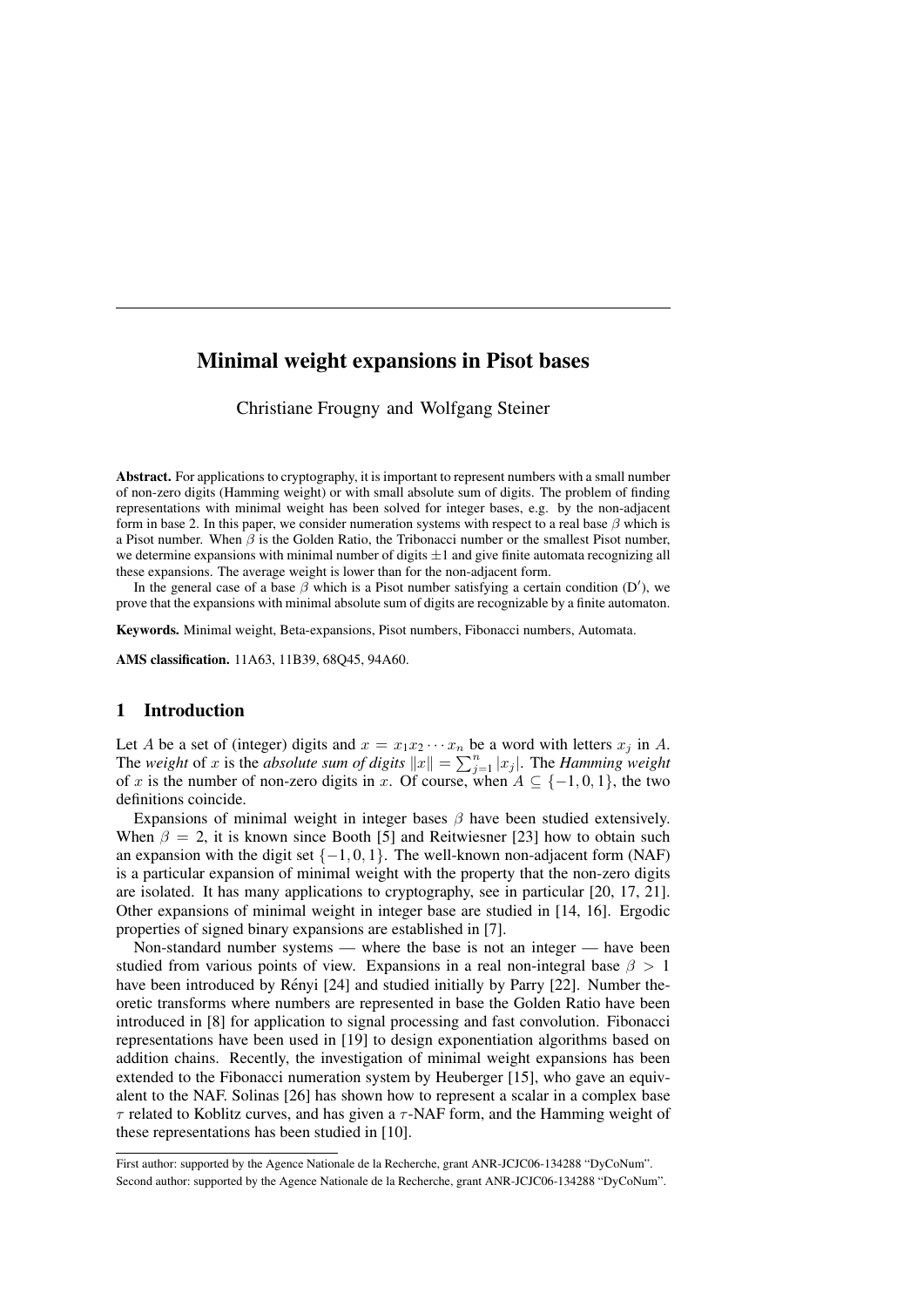In this paper, we study expansions in a real base  $\beta > 1$  which is not an integer. Any number z in the interval [0, 1) has a so-called *greedy* β*-expansion* given by the β-transformation  $τ_{β}$ , which relies on a greedy algorithm: let  $τ_{β}(z) = βz - |βz|$  and define, for  $j \geq 1$ ,  $x_j = \lfloor \beta \tau_{\beta}^{j-1}(z) \rfloor$ . Then  $z = \sum_{j=1}^{\infty} x_j \beta^{-j}$ , where the  $x_j$ 's are integer digits in the alphabet  $\{0, 1, \ldots, \lfloor \beta \rfloor\}$ . We write  $z = x_1 x_2 \cdots$ . If there exists a *n* such that  $x_j = 0$  for all  $j > n$ , the expansion is said to be *finite* and we write  $z = x_1x_2 \cdots x_n$ . By shifting, any non-negative real number has a greedy  $\beta$ -expansion: If  $z \in [\beta^k, \beta^{k+1}), k \ge 0$ , and  $z/\beta^k = x_1x_2\cdots$ , then  $z = x_1\cdots x_k \cdot x_{k+1}x_{k+2}\cdots$ .

We consider the sequences of digits  $x_1x_2 \cdots$  as words. Since we want to minimize the weight, we are only interested in finite words  $x = x_1x_2 \cdots x_n$ , but we allow a priori arbitrary digits  $x_i$  in Z. The corresponding set of numbers  $z = x_1x_2 \cdots x_n$  is therefore  $\mathbb{Z}[\beta^{-1}]$ . Note that we do not require that the greedy  $\beta$ -expansion of every  $z \in \mathbb{Z}[\beta^{-1}] \cap [0,1)$  is finite, although this property (F) holds for the three numbers  $\beta$ studied in Sections 4 to 6, see [13, 1].

The set of finite words with letters in an alphabet  $A$  is denoted by  $A^*$ , as usual. We define a relation on words  $x = x_1 x_2 \cdots x_n \in \mathbb{Z}^*, y = y_1 y_2 \cdots y_m \in \mathbb{Z}^*$  by

$$
x \sim_{\beta} y
$$
 if and only if  $x_1x_2 \cdots x_n = \beta^k \times y_1y_2 \cdots y_m$  for some  $k \in \mathbb{Z}$ .

A word  $x \in \mathbb{Z}^*$  is said to be  $\beta$ -heavy if there exists  $y \in \mathbb{Z}^*$  such that  $x \sim_\beta y$  and  $||y|| < ||x||$ . We say that y is *β-lighter* than x. This means that an appropriate shift of y provides a  $\beta$ -expansion of the number  $x_1x_2 \cdots x_n$  with smaller absolute sum of digits than  $||x||$ . If x is not β-heavy, then we call x a  $\beta$ -expansion of minimal weight. It is easy to see that every word containing a  $\beta$ -heavy factor is  $\beta$ -heavy. Therefore we can restrict our attention to *strictly*  $\beta$ -heavy words  $x = x_1 \cdots x_n \in \mathbb{Z}^*$ , which means that x is  $\beta$ -heavy, and  $x_1 \cdots x_{n-1}$  and  $x_2 \cdots x_n$  are not  $\beta$ -heavy.

In the following, we consider real bases  $\beta$  satisfying one of the following conditions:

(D): 
$$
\beta^{d+1} - B\beta^d + b_1\beta^{d-1} + b_2\beta^{d-2} + \dots + b_d = 0
$$
  
for some  $B, b_1, b_2, \dots, b_d \in \mathbb{Z}$  with  $B > \sum_{j=1}^d |b_j|$ 

(D'): there exists 
$$
B \in \mathbb{Z}
$$
,  $B > 0$ , and a word  $b \in \{1 - B, \ldots, B - 1\}^*$   
such that  $B \sim_\beta b$  and  $||b|| \leq B$ 

Note that Condition (D) is a special case of (D') since  $B \sim_{\beta} 10b_1b_2 \cdots b_d$  in this case. It was shown in [2] for  $\beta > 1$  satisfying (D) that every  $z \in \mathbb{Z}[\beta^{-1}] \cap [0,1)$  can be written as  $z = z_+ - z_-$  with some  $z_+ \in [0, \beta), z_- \in [0, 1)$  having finite greedy  $\beta$ -expansions. This property has some important consequences (see [2]) and is conjectured to hold true for all Pisot numbers β. Recall that a Pisot number is an algebraic integer  $β > 1$ such that all the other roots of its minimal polynomial are in modulus less than one. In the Appendix we show that a number  $\beta > 1$  which satisfies Condition (D) is necessarily a Pisot number. Furthermore, we have  $B \in \{ |\beta|, [\beta] \}$ , see [2].

**Example 1.1.** If  $1 = \mathbf{1} \cdot t_1 t_2 \cdots t_d (t_{d+1})^\omega$  with integers  $t_1 \geq t_2 \geq \cdots \geq t_d > t_{d+1} \geq 0$ , then  $\beta$  satisfies (D) since

$$
\beta^{d+1} - t_1 \beta^d - \dots - t_d \beta - t_{d+1} = \frac{t_{d+1}}{\beta - 1} = \beta^d - t_1 \beta^{d-1} - \dots - t_d
$$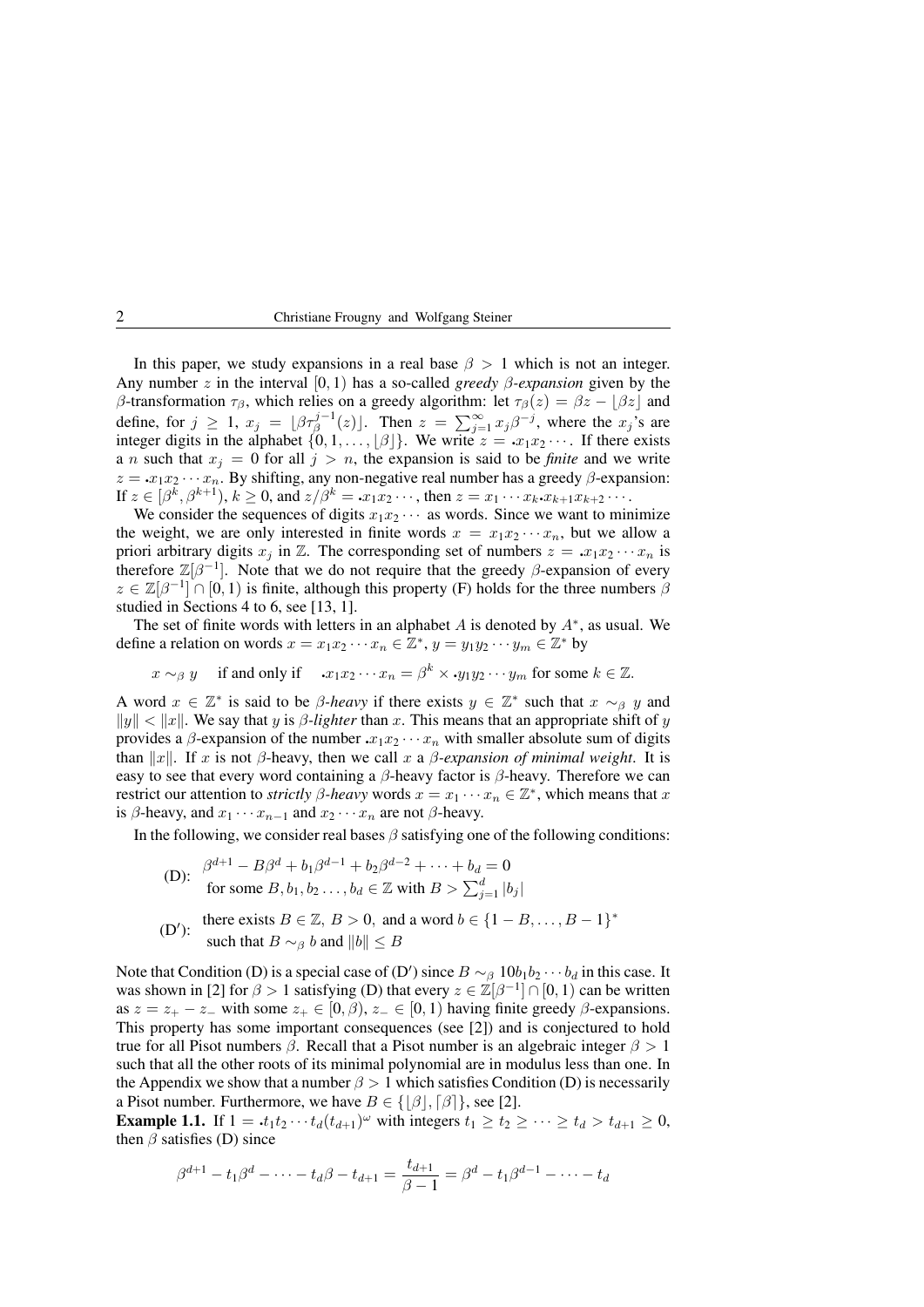Minimal weight expansions in Pisot bases 3

and thus

$$
\beta^{d+1} - (1+t_1)\beta^d + (t_1-t_2)\beta^{d-1} + \cdots + (t_{d-1}-t_d)\beta + (t_d-t_{d+1}) = 0.
$$

We show that Condition (D') implies that every class of words (with respect to  $\sim_{\beta}$ ) contains a  $\beta$ -expansion of minimal weight in  $\{1 - B, \ldots, B - 1\}^*$ . Recall that the set of greedy  $\beta$ -expansions is recognizable by a finite automaton when  $\beta$  is a Pisot number [4]. In this work, we show that the set of  $\beta$ -expansions of minimal weight in  $\{-c, \ldots, c\}^*$  is recognized by a finite automaton if  $\beta$  is a Pisot number satisfying (D') and  $c > B - 1$ .

We then consider particular Pisot numbers satisfying  $(D')$  which have been extensively studied from various points of view. When  $\beta$  is the Golden Ratio, we construct a transducer which gives, for a strictly  $\beta$ -heavy word as input, a  $\beta$ -lighter word as output, and another transducer which converts all words without  $\beta$ -heavy factors into some unique expansion avoiding certain factors. From these transducers, we derive the minimal automaton recognizing the set of  $\beta$ -expansions of minimal weight in  $\{-1,0,1\}^*$ . We give a branching transformation which provides all  $\beta$ -expansions of minimal weight in  $\{-1,0,1\}^*$  of a given  $z \in \mathbb{Z}[\beta^{-1}]$ . Similar results are obtained for the representation of integers in the Fibonacci numeration system. The average weight of expansions of the numbers  $-M, \ldots, M$  is  $\frac{1}{5} \log_{\beta} M$ , which means that typically only every fifth digit is non-zero. Note that the corresponding value for 2-expansions of minimal weight is  $\frac{1}{3} \log_2 M$ , see [3, 6], and that  $\frac{1}{5} \log_\beta M \approx 0.288 \log_2 M$ .

We obtain similar results for the case where  $\beta$  is the so-called *Tribonacci number*, which satisfies  $\beta^3 = \beta^2 + \beta + 1$  ( $\beta \approx 1.839$ ), and the corresponding representations for integers. In this case, the average weight is  $\frac{\beta^3}{\beta^5}$  $\frac{\beta^5}{\beta^5+1} \log_\beta M \approx 0.282 \log_\beta M \approx$  $0.321 \log_2 M$ .

Finally we consider the smallest Pisot number,  $\beta^3 = \beta + 1$  ( $\beta \approx 1.325$ ), which provides representations of integers with even lower weight than the Fibonacci numeration system:  $\frac{1}{7+2\beta^2}\log_\beta M \approx 0.095\log_\beta M \approx 0.234\log_2 M$ .

# 2 Preliminaries

A finite sequence of elements of a set A is called a *word*, and the set of words on A is the free monoid A<sup>∗</sup> . The set A is called *alphabet*. The set of infinite sequences or infinite words on A is denoted by  $A^{\mathbb{N}}$ . Let v be a word of  $A^*$ , denote by  $v^n$  the concatenation of v to itself n times, and by  $v^{\omega}$  the infinite concatenation  $vvv \cdots$ .

A finite word v is a *factor* of a (finite or infinite) word x if there exists u and w such that  $x = uvw$ . When u is the empty word, v is a *prefix* of x. The prefix v is *strict* if  $v \neq x$ . When w is empty, v is said to be a *suffix* of x.

We recall some definitions on automata, see [11] and [25] for instance. An *automaton over*  $A, A = (Q, A, E, I, T)$ , is a directed graph labelled by elements of A. The set of vertices, traditionally called *states*, is denoted by  $Q, I \subset Q$  is the set of *initial* states,  $T ⊂ Q$  is the set of *terminal* states and  $E ⊂ Q × A × Q$  is the set of labelled *edges*. If  $(p, a, q) \in E$ , we write  $p \stackrel{a}{\rightarrow} q$ . The automaton is *finite* if Q is finite. A subset H of A<sup>∗</sup> is said to be *recognizable by a finite automaton* if there exists a finite automaton A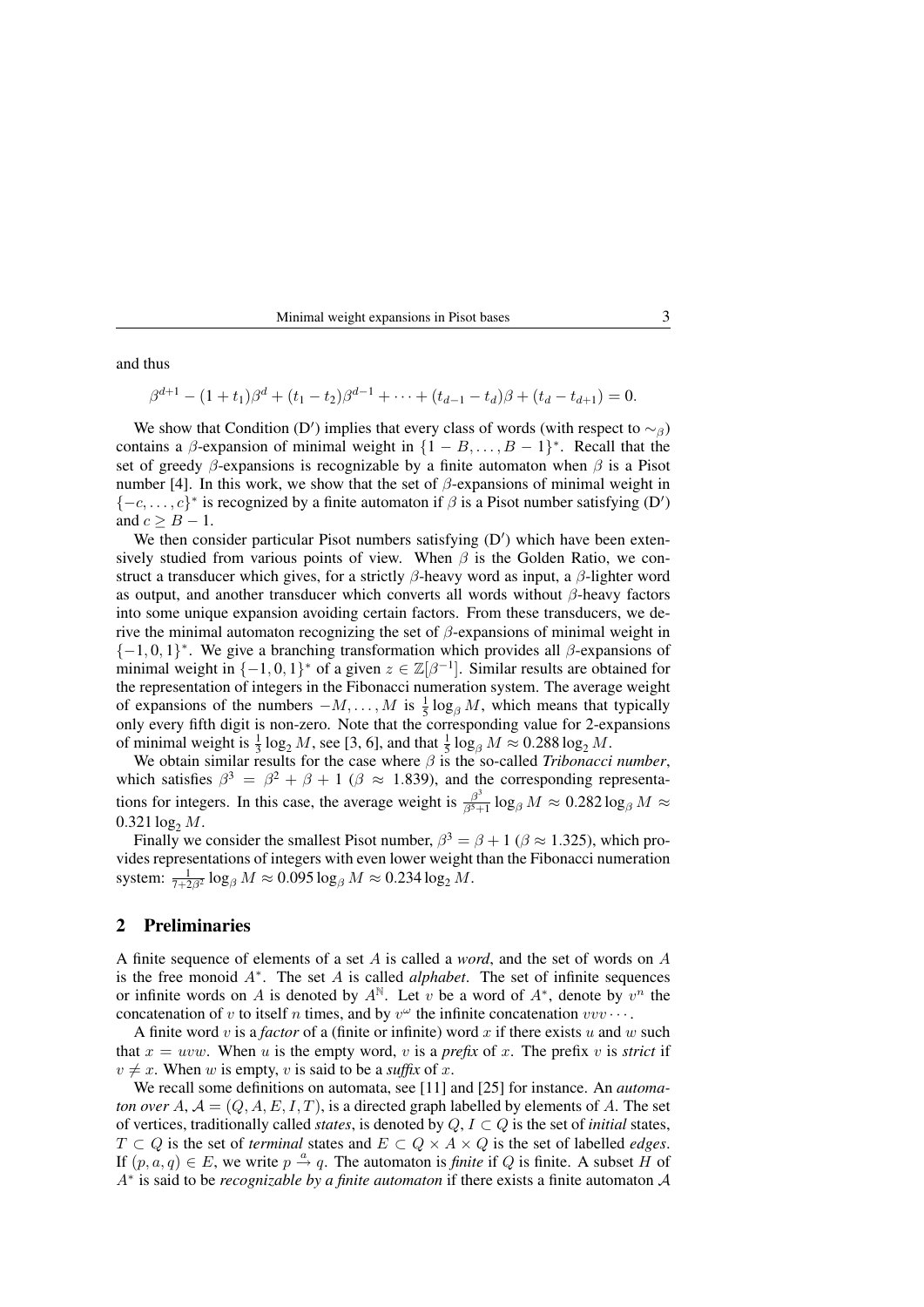such that  $H$  is equal to the set of labels of paths starting in an initial state and ending in a terminal state.

A *transducer* is an automaton  $\mathcal{T} = (Q, A^* \times A'^*, E, I, T)$  where the edges of E are labelled by couples of words in  $A^* \times A'^*$ . It is said to be *finite* if the set Q of states and the set E of edges are finite. If  $(p,(u,v), q) \in E$ , we write  $p \stackrel{u|v}{\longrightarrow} q$ . In this paper we consider *letter-to-letter* transducers, where the edges are labelled by elements of  $A \times A'$ . The *input automaton* of such a transducer is obtained by taking the projection of edges on the first component.

#### 3 General case

In this section, we prove the following result.

**Theorem 3.1.** *If*  $\beta$  *is a Pisot number satisfying* (D') *and c is an integer,*  $c \geq B - 1$ *, then one can construct a finite automaton recognizing the set of* β*-expansions of minimal weight in*  $\{-c, ..., c\}^*$ *.* 

We begin with a combinatorial result which shows that Condition  $(D')$  is necessary and sufficient when we want to have a finite alphabet such that every class of words (with respect to  $\sim_\beta$ ) contains a  $\beta$ -expansion of minimal weight with digits in this alphabet. Note that  $\beta$  can be an arbitrary complex number for the following proposition. **Proposition 3.2.** Let  $\beta$  satisfy Condition (D') with  $B \ge 2$ . Then for every  $x \in \mathbb{Z}^*$  there *exists some*  $y \in \{1 - B, \ldots, B - 1\}^*$  *with*  $x \sim_\beta y$  *and*  $||y|| \le ||x||$ *.* 

*If*  $\beta$  *does not satisfy Condition* (D'), then for every  $B \in \mathbb{Z}$  the set of  $\beta$ -expansions of *minimal weight* x *with*  $x \sim_\beta B$  *is* 0<sup>\*</sup>  $B0^*$ .

Proof. The second statement is an immediate consequence of the definition of (D').

The proof of the first statement is similar to the proof of Theorem 4 in [2]. If  $x =$  $x_1x_2 \cdots x_n \in \{1 - B, \ldots, B - 1\}^*$ , then there is nothing to do. Otherwise, we use Condition (D'): there exists some word  $b = b_{-k} \cdots b_d \in \{1 - B, \ldots, B - 1\}^*$  such that  $b_{-k}\cdots b_{-1}(b_0-B)b_1\cdots b_d\sim_\beta 0$  and  $\|b\|\leq B.$  Set  $x_j^{(0)}=x_j$  for  $1\leq j\leq n,$   $x_j^{(0)}=0$ for  $j \le 0$  and  $j > n$ ,  $b_j = 0$  for  $j < -k$  and  $j > d$ . Define, recursively for  $i \ge 0$ ,  $h_i = \max\{j \in \mathbb{Z} : |x_j^{(i)}| \ge B\},\$ 

$$
x_{h_i}^{(i+1)} = x_{h_i}^{(i)} + \text{sgn}(x_{h_i}^{(i)}) (b_0 - B), \ x_{h_i + j}^{(i+1)} = x_{h_i + j}^{(i)} + \text{sgn}(x_{h_i}^{(i)}) b_j \text{ for } j \neq 0,
$$

as long as  $h_i$  exists. Then we have  $\sum_{j \in \mathbb{Z}}$  $|x_j^{(0)}| = ||x||, \sum_{j=1}^{N}$ j∈Z  $x_j^{(i+1)}\beta^{-j} = \sum$ j∈Z  $x_j^{(i)}\beta^{-j}$  and

$$
\sum_{j\in\mathbb{Z}}|x_j^{(i+1)}|=|x_{h_i}^{(i+1)}|+\sum_{j\neq 0}|x_{h_i+j}^{(i+1)}|\leq |x_{h_i}^{(i)}|+|b_0|-B+\sum_{j\neq 0}(|x_{h_i+j}^{(i)}|+|b_j|)\leq \sum_{j\in\mathbb{Z}}|x_j^{(i)}|.
$$

If  $h_i$  does not exist, then we have  $|x_j^{(i)}| < B$  for all  $j \in \mathbb{Z}$ , and the sequence  $(x_j^{(i)})_{j \in \mathbb{Z}}$ without the leading and trailing zeros provides a word  $y \in \{1 - B, \ldots, B - 1\}^*$  with the desired properties.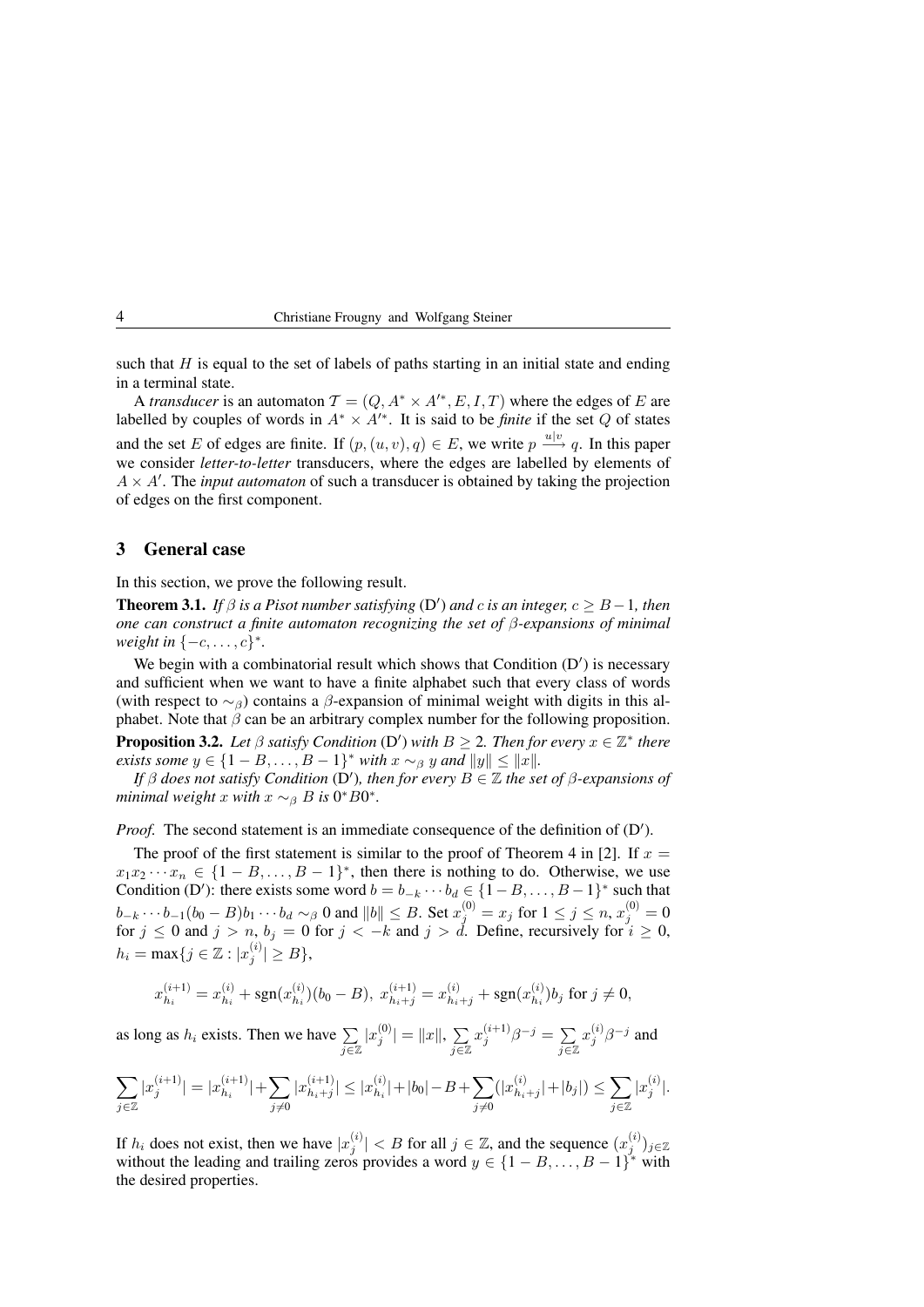#### Minimal weight expansions in Pisot bases 5

Since  $||x||$  is finite, we have  $\sum_{j\in\mathbb{Z}}|x_j^{(i+1)}|<\sum_{j\in\mathbb{Z}}|x_j^{(i)}|$  only for finitely many  $i\geq 0$ . In particular, the algorithm terminates after at most  $||x|| - B + 1$  steps if  $||b|| < B$ . If  $||b|| = B$  and  $\sum_{j \in \mathbb{Z}} |x_j^{(i+1)}| = \sum_{j \in \mathbb{Z}} |x_j^{(i)}|$ , then we have

$$
\sum_{j=-\infty}^{h_i-1}|x_j^{(i+1)}|=\sum_{j=-\infty}^{h_i-1}|x_j^{(i)}|+\sum_{j=1}^{k}|b_{-j}|\text{ and }\sum_{j=h_i+1}^{\infty}|x_j^{(i+1)}|=\sum_{j=h_i+1}^{\infty}|x_j^{(i)}|+\sum_{j=1}^{d}|b_j|.
$$

If there exists a subsequence  $(h_{i_j})_{1 \leq j \leq J}$  such that  $h_{i_j} \leq h_m$  for all  $j, m$  with  $i_j < m \leq J$  $i_J$ , then we have therefore  $\sum_{j=-\infty}^{h_{i_J}-1} |x_j^{(i_J+1)}| \geq J \sum_{j=1}^k |b_{-j}|$ , hence J is bounded if  $\sum_{j=1}^{k} |b_{-j}| > 0$ . Similarly, the length of subsequences  $(h_{i,j})_{1 \leq j \leq J}$  such that  $h_{i,j} \geq h_m$ for all  $j, m$  with  $i_j < m \le i_j$  is bounded if  $\sum_{j=1}^d |b_j| > 0$ . Since  $h_{i+1} \le h_i + d$ , no infinite sequence  $(h_i)_{i\geq 0}$  can exist in this case and the algorithm terminates.

It remains to consider the case that  $\sum_{j=1}^{k} |b_{-j}| = 0$  or  $\sum_{j=1}^{d} |b_j| = 0$ . Assume, w.l.o.g.,  $\sum_{j=1}^{d} |b_j| = 0$ . Then we have  $h_{i+1} \leq h_i$  since  $x_{h_i+j}^{(i+1)} = x_{h_i}^{(i)}$  $\sum_{h_i+j}^{(i)}$  for  $j > 0$ . If  $h_i$  exists for all  $i \geq 0$ , then both  $\sum_{j=0}^{k} |x_{h_i}^{(i)}|$  $\sum_{h_i-j}^{(i)}$  and  $\sum_{j=1}^{\infty} |x_{h_i}^{(i)}|$  $\binom{n}{h_i+j}$  must be eventually constant. Therefore we must have some i, i' with  $h_{i'} < h_i$  such that  $x_{h,i}^{(i')}$  $\binom{(i')}{h_{i'}-k} \cdots x_{h_{i'}}^{(i')}$  $\binom{i}{h_{i'}} =$  $\binom{i}{h_i}$  and  $x_{h_{i'}}^{(i')}$  $\displaystyle{{i'\choose h_{i'}+1}x^{(i')}_{h_{i'}}}$  $x_h^{(i)}$  $\binom{i}{h_i-k}\cdots\binom{i}{h_i}$  $\sum_{h_{i'}+2}^{(i')} \cdots = 0^{h_i-h_{i'}} x_{h_i}^{(i)}$  $\binom{i}{h_i+1}x\binom{i}{h_i}$  $_{h_i+2}^{(i)} \cdots$  Since  $\sum_{j=0}^{k} |x_{h_i}^{(i)}|$  $\left| \frac{u_j}{h_i-j} \right| > 0,$ this implies  $\beta^{h_i-h_{i'}}=1$ . In this case, it is easy to see that each  $x \in \mathbb{Z}^*$  can be transformed into some  $y \in \{-1,0,1\}^*$  with  $y \sim_\beta x$  and  $||y|| = ||x||$ , and the proposition is proved. Л

In order to understand the relation  $\sim_\beta$  on  $\{-c, \ldots, c\}^*$ , we have to consider the set

$$
Z_{\beta}(2c) = \left\{ z_1 \cdots z_n \in \{-2c, \ldots, 2c\}^* \; \middle| \; n \geq 0, \; \sum_{j=1}^n z_j \beta^{-j} = 0 \right\}.
$$

We recall a result from [12]. All the automata considered in this paper process words from left to right, that is to say, most significant digit first.

**Theorem 3.3.** *If*  $\beta$  *is a Pisot number, then the set*  $Z_{\beta}(2c)$  *is recognized by a finite automaton.*

For convenience, we quickly explain the construction of the automaton  $A_\beta(2c)$  recognizing  $Z_{\beta}(2c)$ . The states of  $\mathcal{A}_{\beta}(2c)$  are 0 and all  $s \in \mathbb{Z}[\beta] \cap (\frac{-2c}{\beta-1}, \frac{2c}{\beta-1})$  which are accessible from 0 by paths consisting of transitions  $s \stackrel{e}{\rightarrow} s'$  with  $e \in \{-2c, \dots, 2c\}$  such that  $s' = \beta s + e$ . The state 0 is both initial and terminal. When  $\beta$  is a Pisot number, then the set of states is finite. Note that the automaton  $A_{\beta}(2c)$  is symmetric, meaning that if  $s \stackrel{e}{\rightarrow} s'$  is a transition, then  $-s \stackrel{-e}{\rightarrow} -s'$  is also a transition. The automaton  $A_{\beta}(2c)$ is accessible and co-accessible.

The *redundancy automaton* (or transducer)  $\mathcal{R}_{\beta}(c)$  is similar to  $\mathcal{A}_{\beta}(2c)$ . Each transition  $s \stackrel{e}{\to} s'$  of  $\mathcal{A}_{\beta}(2c)$  is replaced in  $\mathcal{R}_{\beta}(c)$  by a set of transitions  $s \stackrel{a|b}{\longrightarrow} s'$ , with  $a, b \in \{-c, \ldots, c\}$  and  $a - b = e$ . From Theorem 3.3, one obtains the following proposition.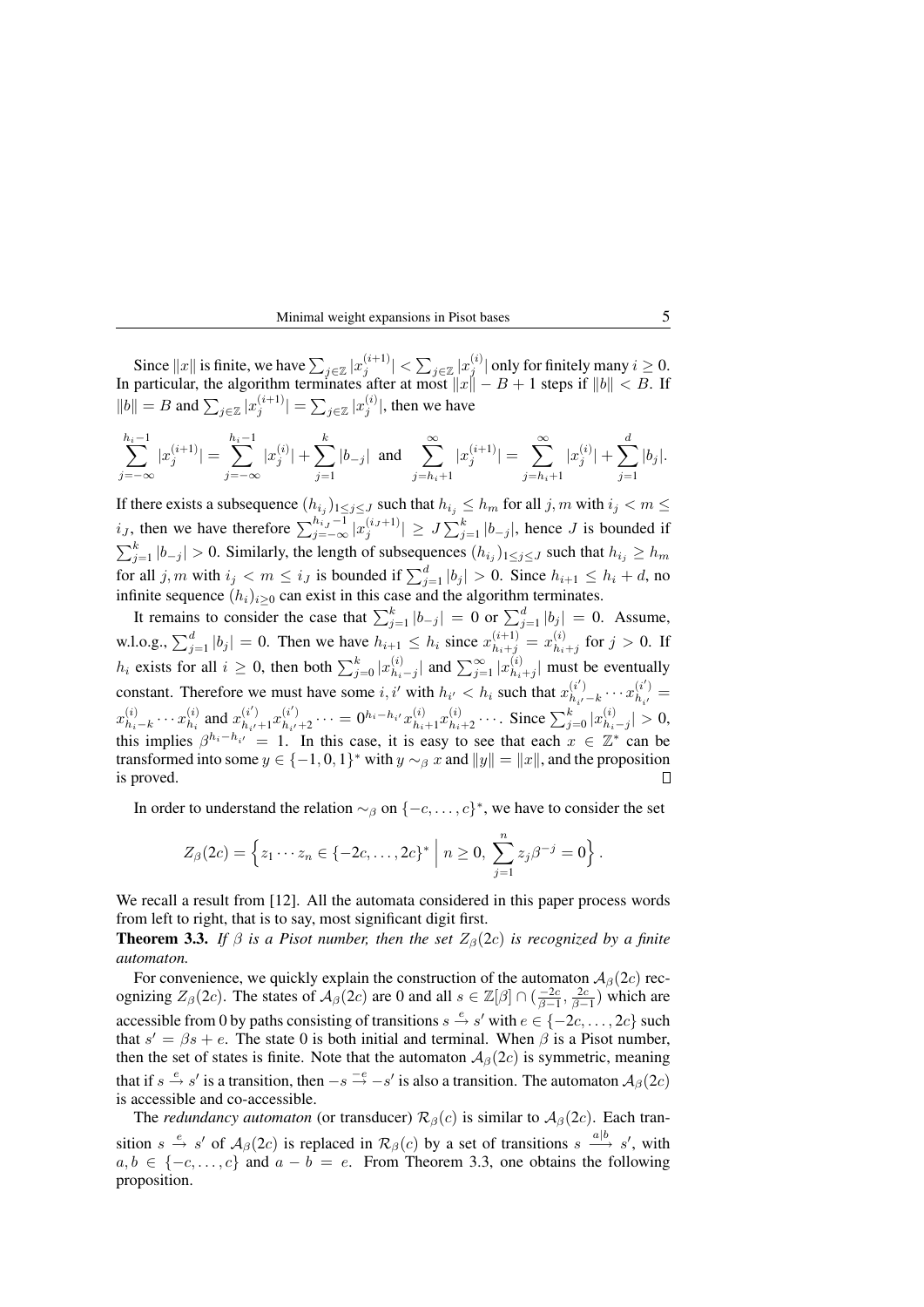**Proposition 3.4.** *The redundancy transducer*  $\mathcal{R}_{\beta}(c)$  *recognizes the set* 

 $\{(x_1 \cdots x_n, y_1 \cdots y_n) \in A^* \times A^* \mid n \geq 0, \ x_1 \cdots x_n = y_1 \cdots y_n\},\$ 

*where*  $A = \{-c, \ldots, c\}$ *. If*  $\beta$  *is a Pisot number, then*  $\mathcal{R}_{\beta}(c)$  *is finite.* 

From the redundancy transducer  $\mathcal{R}_{\beta}(c)$ , one constructs another transducer  $\mathcal{T}_{\beta}(c)$ with states of the form  $(s, \delta)$ , where s is a state of  $\mathcal{R}_{\beta}(c)$  and  $\delta \in \mathbb{Z}$ . The transitions are of the form  $(s, \delta) \xrightarrow{a|b} (s', \delta')$  if  $s \xrightarrow{a|b} s'$  is a transition in  $\mathcal{R}_{\beta}(c)$  and  $\delta' = \delta + |b| - |a|$ . The initial state is  $(0, 0)$ , and terminal states are of the form  $(0, \delta)$  with  $\delta < 0$ . Of course, this transducer  $T_\beta(c)$  is not finite.

**Proposition 3.5.** *The transducer*  $T_\beta(c)$  *recognizes the set* 

 $\{(x_1 \cdots x_n, y_1 \cdots y_n) \in A^* \times A^* \mid x_1 \cdots x_n = y_1 \cdots y_n, \|y_1 \cdots y_n\| < \|x_1 \cdots x_n\|\}.$ 

For the proof of Theorem 3.1, we use the following general construction.

**Lemma 3.6.** Let  $H \subset A^*$  and  $M = A^* \setminus A^* H A^*$ . If H is recognized by a finite *automaton, then so is* M*.*

*Proof.* Suppose that H is recognized by a finite automaton  $H$ . Let P be the set of strict prefixes of H. We construct the minimal automaton  $\mathcal M$  of  $M$  as follows. The set of states of M is the quotient  $P/$  ≡ where  $p \equiv q$  if p and q arrive at the same set of states in H. Since H is finite,  $P/\equiv$  is finite. Transitions are defined as follows. Let a be in A. There is a transition  $p \stackrel{a}{\rightarrow} q$  if pa is in P and  $q = [pa]_{\equiv}$ , or if pa is not in P,  $p = uv$ with v in P maximal in length, and  $q = [v]_{\equiv}$ . Every state is terminal.  $\Box$ 

*Proof of Theorem 3.1.* Let  $A = \{-c, \ldots, c\}$ ,  $x \in A^*$  be a strictly  $\beta$ -heavy word and  $y \in A^*$  be a  $\beta$ -expansion of minimal weight with  $x \sim_\beta y$ . Such a y exists because of Proposition 3.2. Extend  $x, y$  to words  $x', y'$  by adding leading and trailing zeros such that  $x' = x_1 \cdots x_n$ ,  $y' = y_1 \cdots y_n$  and  $x_1 \cdots x_n = y_1 \cdots y_n$ . Then there is a path in the transducer  $\mathcal{T}_{\beta}(c)$  composed of transitions  $(s_{j-1}, \delta_{j-1}) \stackrel{x_j|y_j}{\longrightarrow} (s_j, \delta_j)$ ,  $1 \le j \le n$ , with  $s_0 = 0, \delta_0 = 0, s_n = 0, \delta_n < 0.$ 

We determine bounds for  $\delta_j$ ,  $1 \leq j \leq n$ , which depend only on the state  $s = s_j$ . Choose a  $\beta$ -expansion of s,  $s = a_1 \cdots a_i a_{i+1} \cdots a_m$ , and set  $w_s = ||a_1 \cdots a_m||$ . If  $\delta_j > w_s$ , then we have  $||y_1 \cdots y_j|| > ||x_1 \cdots x_j|| + w_s$ . Since  $s_j = (x_1-y_1) \cdots (x_j-y_j)$ . the digitwise subtraction of  $0^{\max(i-j,0)}x_1 \cdots x_j 0^{m-i}$  and  $0^{\max(j-i,0)}a_1 \cdots a_m$  provides a word which is  $\beta$ -lighter than  $y_1 \cdots y_j$ , which contradicts the assumption that y is a  $\beta$ -expansion of minimal weight.

Let  $W = \max\{w_s \mid s \text{ is a state in } \mathcal{A}_{\beta}(2c)\}\$ . If  $\delta_j < -W - c$ , then let  $h \leq j$  be such that  $x_h \neq 0$ ,  $x_i = 0$  for  $h < i \leq j$ . Since  $|x_h| \leq c$ , we have  $\delta_{h-1} \leq \delta_i + c$  $-W \leq -w_{s_{h-1}}$ , hence  $||x_1 \cdots x_{h-1}|| > ||y_1 \cdots y_{h-1}|| + w_{s_{h-1}}$ . Let  $a_1 \cdots a_m$  be the word which was used for the definition of  $w_{s_{h-1}}$ , i.e.,  $s_{h-1} = a_1 \cdots a_i a_{i+1} \cdots a_m$ ,  $w_{s_{h-1}} = ||a_1 \cdots a_m||$ . Then the digitwise addition of  $0^{\max(i-h+1,0)}y_1 \cdots y_{h-1}0^{m-i}$  and  $0^{\max(h-1-i,0)}a_1\cdots a_m$  provides a word which is  $\beta$ -lighter than  $x_1\cdots x_{h-1}$ . Since  $x_h \neq$ 0, this contradicts the assumption that x is strictly  $\beta$ -heavy.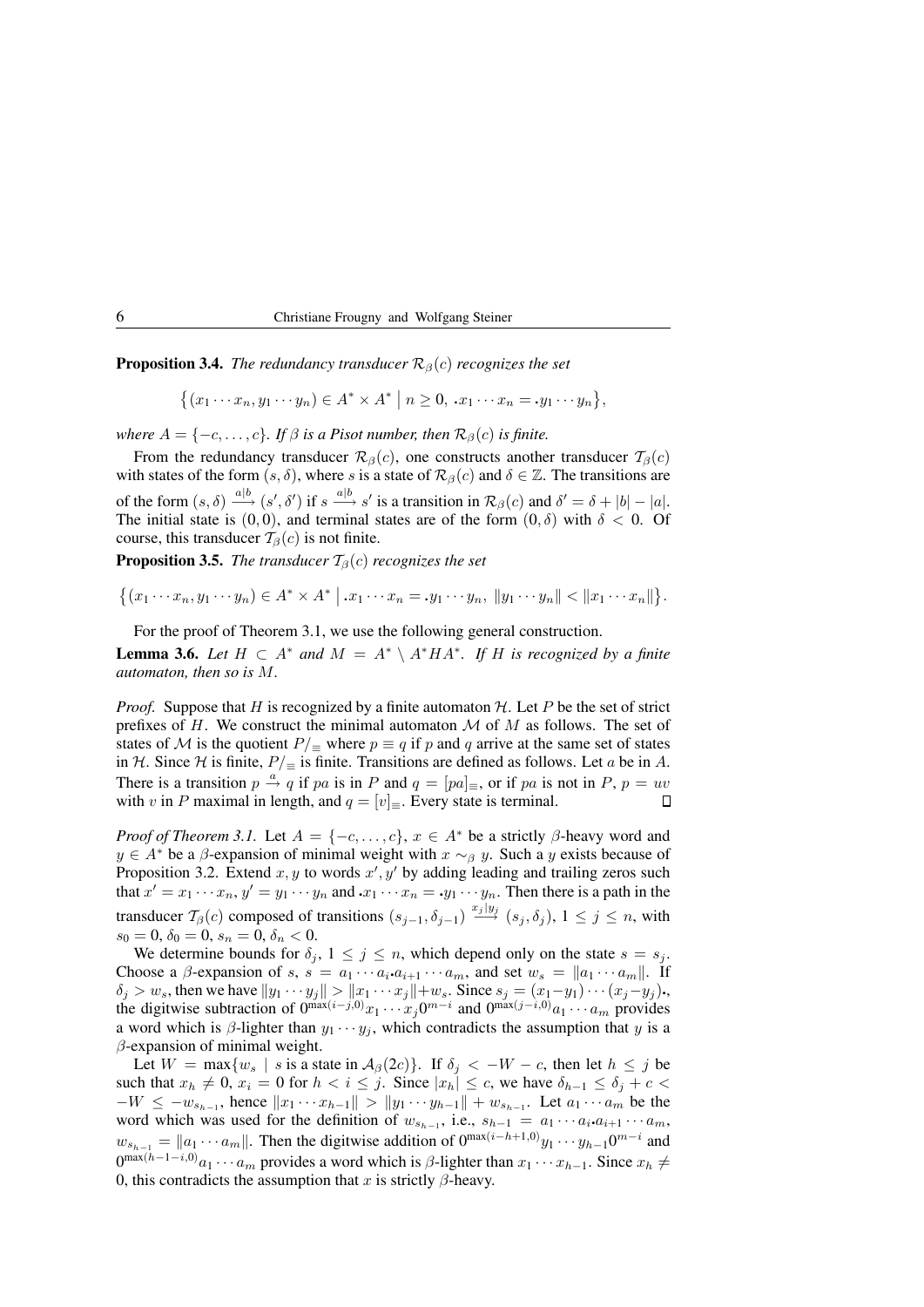| Minimal weight expansions in Pisot bases |  |
|------------------------------------------|--|
|------------------------------------------|--|

Let  $S_\beta(c)$  be the restriction of  $\mathcal{T}_\beta(c)$  to the states  $(s, \delta)$  with  $-W - c \leq \delta \leq w_s$ with some additional initial and terminal states: Every state which can be reached from  $(0,0)$  by a path with input in  $0^*$  is initial, and every state with a path to  $(0,\delta)$ ,  $\delta$  < 0, with an input in 0<sup>\*</sup> is terminal. Then the set H which is recognized by the input automaton of  $S_\beta(c)$  consists only of β-heavy words and contains all strictly β-heavy words in  $A^*$ . Therefore the set M given by Lemma 3.6 is the set of  $\beta$ -expansions of minimal weight in  $A^*$ .  $\Box$ 

#### 4 Golden Ratio case

In this section we give explicit constructions for the case where  $\beta$  is the Golden Ratio  $\frac{1+\sqrt{5}}{2}$ . We have  $1 = .110^{\omega}$ , hence the condition of Example 1.1 is satisfied and  $B = 2$ . The digit  $-1$  will be written as  $\overline{1}$  in words and transitions.

# **4.1** β-expansions of minimal weight for  $\beta = \frac{1+\sqrt{5}}{2}$ 2

**Lemma 4.1.** All words in  $\{-1,0,1\}^*$  which are not recognized by the automaton  $\mathcal{M}_{\beta}$ *in Figure 1 (where all states are terminal) are* β*-heavy.*



Figure 1: Automaton  $\mathcal{M}_{\beta}$  recognizing  $\beta$ -expansions of minimal weight for  $\beta = \frac{1+\sqrt{5}}{2}$ (left) and a compact representation of  $\mathcal{M}_{\beta}$  (right).

*Proof.* The transducer in Figure 2 is a part of  $S_\beta(1)$ , which is constructed in the proof of Theorem 3.1. The set of inputs of paths accepted by it is

$$
H = 1(0100)^{*}1 \cup 1(0100)^{*}0101 \cup 1(00\overline{1}0)^{*}\overline{1} \cup 1(00\overline{1}0)^{*}0\overline{1}
$$
  

$$
\cup \ \overline{1}(0\overline{1}00)^{*}\overline{1} \cup \ \overline{1}(0\overline{1}00)^{*}0\overline{1}0\overline{1} \cup \ \overline{1}(0010)^{*}1 \cup \ \overline{1}(0010)^{*}01
$$

and  $\mathcal{M}_{\beta}$  is constructed as in the proof of Lemma 3.6.

**Proposition 4.2.** *If*  $\beta = \frac{1+\sqrt{5}}{2}$ , then every  $z \in \mathbb{R}$  has a  $\beta$ -expansion of the form  $z = y_1 \cdots y_k \cdot y_{k+1} y_{k+2} \cdots$  with  $y_j \in \{-1,0,1\}$  such that  $y_1 y_2 \cdots$  avoids the set  $X = \{11, 101, 1001, 1\overline{1}, 10\overline{1}, \text{ and their opposites}\}\text{. If } z \in \mathbb{Z}[\beta] = \mathbb{Z}[\beta^{-1}]$ , then this *expansion is unique up to leading zeros.*

 $\Box$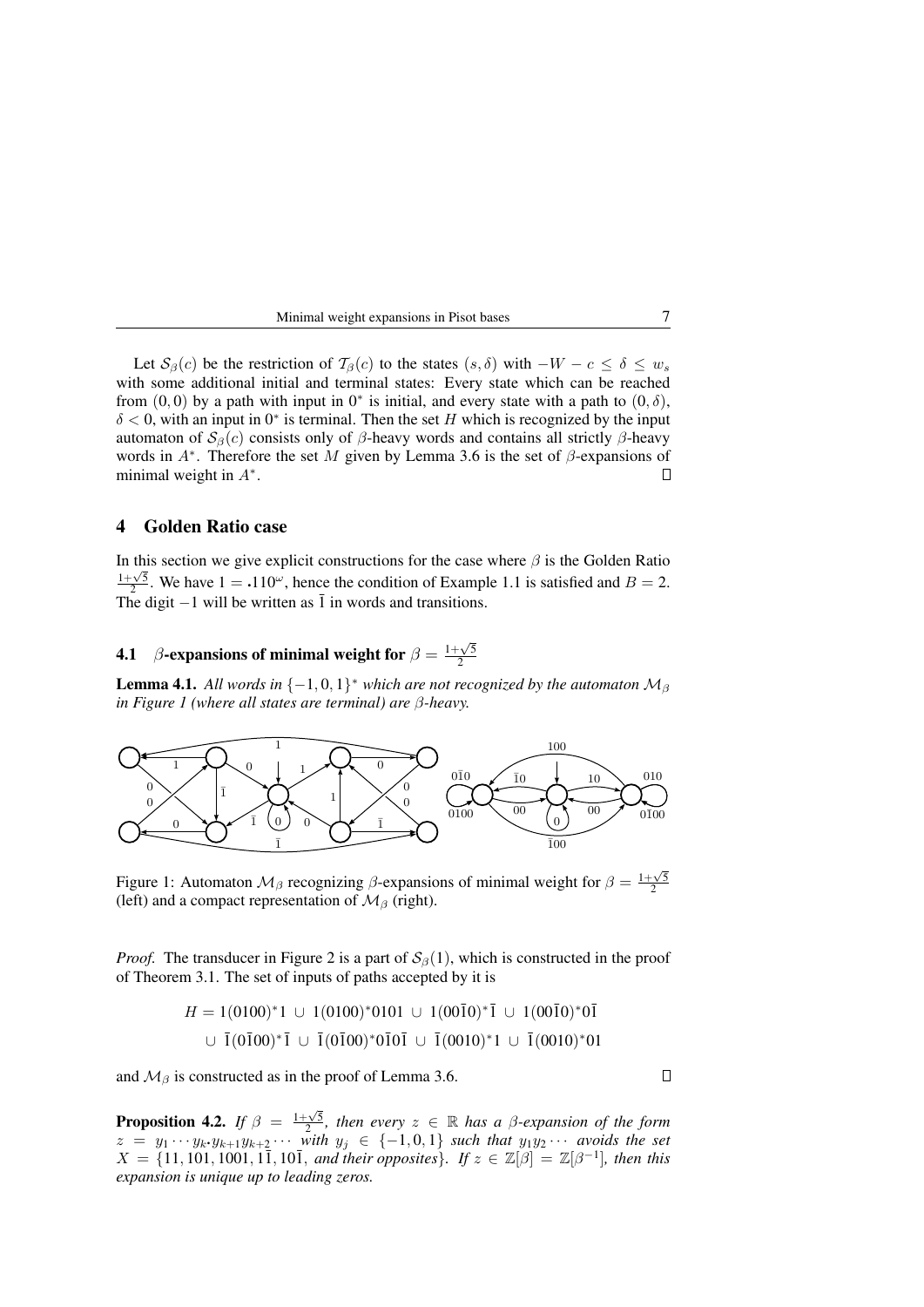



**Figure 2.** Transducer with strictly  $\beta$ -heavy words as inputs,  $\beta = \frac{1 + \sqrt{5}}{2}$ .

*Proof.* We determine this  $\beta$ -expansion similarly to the greedy  $\beta$ -expansion in the Introduction. Note that the sequence  $x_1x_2 \cdots$  avoiding the elements of X with maximal value  $x_1x_2 \cdots$  is  $(1000)^\omega$ ,  $\cdot (1000)^\omega = \frac{\beta^2}{\beta^2 + 1}$ . Consider first  $z \in \left[\frac{-\beta^2}{\beta^2 + 1}\right]$  $\frac{-\beta^2}{\beta^2+1}, \frac{\beta^2}{\beta^2+1}$  $\frac{\beta^2}{\beta^2+1}$ . If we define the transformation

$$
\tau: \left[\frac{-\beta^2}{\beta^2+1}, \frac{\beta^2}{\beta^2+1}\right) \to \left[\frac{-\beta^2}{\beta^2+1}, \frac{\beta^2}{\beta^2+1}\right), \quad \tau(z) = \beta z - \left[\frac{\beta^2+1}{2\beta}z + 1/2\right],
$$

and set  $y_j = \left[ \frac{\beta^2 + 1}{2\beta} \tau^{j-1}(z) + 1/2 \right]$  for  $j \ge 1$ , then we have  $z = y_1 y_2 \cdots$ . If  $y_j = 1$ for some  $j \ge 1$ , then we have  $\tau^{j}(z) \in \beta \times \left[\frac{\beta}{\beta^{2}+1}, \frac{\beta^{2}}{\beta^{2}+1}\right]$  $\frac{\beta^2}{\beta^2+1})-1=\big[\frac{-1}{\beta^2+1},\frac{1/\beta}{\beta^2+1}\big]$  $\frac{1/\beta}{\beta^2+1}$ ), hence  $y_{j+1} = 0$ ,  $y_{j+2} = 0$ , and  $\tau^{j+2}(z) \in \left[\frac{-\beta^2}{\beta^2 + 1}\right]$  $\frac{(-\beta^2)}{\beta^2+1}, \frac{\beta}{\beta^2+1}$ ), hence  $y_{j+3} \in \{\overline{1},0\}$ . This shows that the given factors are avoided. A similar argument for  $y_j = -1$  shows that the opposites are avoided as well, hence we have shown the existence of the expansion for z ∈  $\left[-\beta^2\right]$  $\frac{-\beta^2}{\beta^2+1}, \frac{\beta^2}{\beta^2+1}$  $\left(\frac{\beta^2}{\beta^2+1}\right)$ . For arbitrary  $z \in \mathbb{R}$ , the expansion is given by shifting the expansion of  $z\beta^{-k}$ ,  $k \geq 0$ , to the left.

If we choose  $y_j = 0$  in case  $\tau^{j-1}(z) > \frac{\beta}{(\beta^2 + 1)} = (0100)^\omega$ , then it is impossible to avoid the factors 11, 101 and 1001 in the following. If we choose  $y_j = 1$  in case  $\tau^{j-1}(z) < \beta/(\beta^2 + 1)$ , then  $\beta \tau^{j-1}(z) - 1 < -1/(\beta^2 + 1) = (0.000)$ , and thus it is impossible to avoid the factors 11, 101, 11, 101 and 1001. Since  $\beta/(\beta^2 + 1) \notin \mathbb{Z}[\beta],$ we have  $\tau^{j-1}(z) \neq \beta/(\beta^2 + 1)$  for  $z \in \mathbb{Z}[\beta]$ . Similar relations hold for the opposites, thus the expansion is unique.  $\Box$ 

**Remark 4.3.** Similarly, the transformation  $\tau(z) = \beta z - |z + 1/2|$  on  $[-\beta/2, \beta/2]$ provides for every  $z \in \mathbb{Z}[\beta]$  a unique expansion avoiding the factors 11, 101, 11, 101,  $100\overline{1}$  and their opposites.

**Lemma 4.4.** *If*  $x \in \{-1,0,1\}^*$  *is accepted by*  $M_\beta$ *, then there exists*  $y \in \{-1,0,1\}^*$ *avoiding the set X of Proposition* 4.2 *with*  $x \sim_\beta y$  *and*  $||x|| = ||y||$ *.*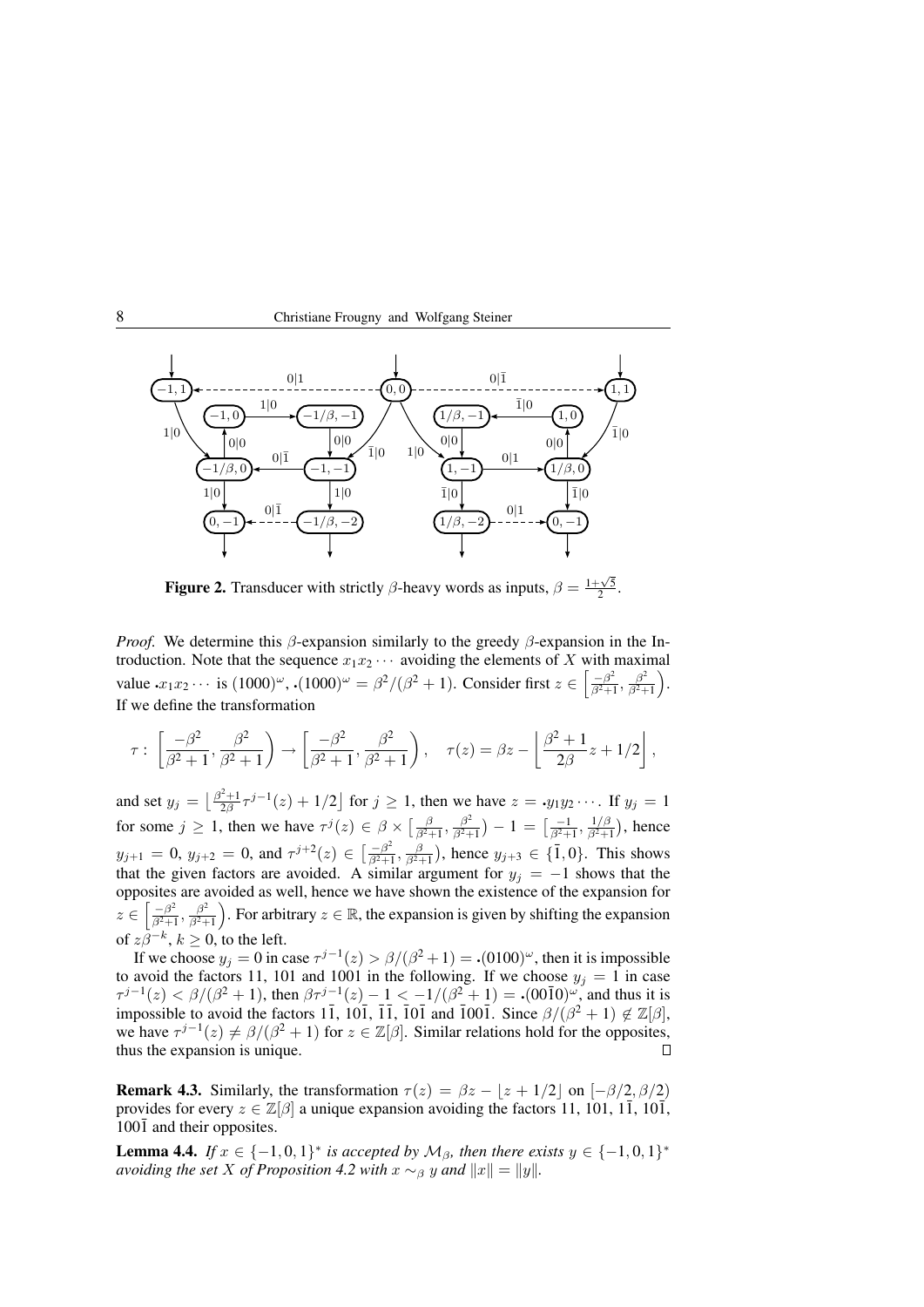



**Figure 3.** Transducer  $\mathcal{N}_{\beta}$  normalizing  $\beta$ -expansions of minimal weight,  $\beta = \frac{1+\sqrt{5}}{2}$ .

*Proof.* We show that the conversion of an arbitrary expansion accepted by  $\mathcal{M}_{\beta}$  into the expansion avoiding X is done by the transducer  $\mathcal{N}_{\beta}$  in Figure 3. Set

$$
Q_0 = \{(0,0;0), (-1,1), (1,1)\} = Q'_0,
$$
  
\n
$$
Q_1 = \{(0,0;1), (-1/\beta,0)\}, \qquad Q'_1 = \{(0,0;\overline{1}0)\},
$$
  
\n
$$
Q_{10} = \{(0,0;10), (-1,0)\}, \qquad Q'_{10} = \{(0,0;\overline{1}00)\},
$$
  
\n
$$
Q_{100} = \{(0,0;100), (-1/\beta,1)\}, \qquad Q'_{100} = \{(0,0;0), (-1,1)\},
$$
  
\n
$$
Q_{101} = \{(-1/\beta,-1), (1/\beta^2,0)\}, \qquad Q'_{101} = \{(0,0;1)\}.
$$

Then the paths in  $\mathcal{N}_{\beta}$  with input in 00<sup>\*</sup> lead to the three states in  $Q_0$ , the paths with input 01 lead to the two states in  $Q_1$ , and more generally the paths in  $\mathcal{N}_{\beta}$  with input 0x such that x is accepted by  $\mathcal{M}_{\beta}$  lead to all states in  $Q_u$  or to all states in  $Q'_u$ , where u labels the shortest path in  $\mathcal{M}_{\beta}$  leading to the state reached by x. Moreover  $Q_u, Q'_u$  are given by symmetry if they are not in the above list. Indeed, if  $u \stackrel{a}{\rightarrow} v$  is a transition in  $\mathcal{M}_{\beta}$ , then we have  $Q_u \stackrel{a}{\rightarrow} Q_v$  or  $Q_u \stackrel{a}{\rightarrow} Q_v'$ , and  $Q_u' \stackrel{a}{\rightarrow} Q_v$  or  $Q_u' \stackrel{a}{\rightarrow} Q_v'$ , where  $Q \stackrel{a}{\rightarrow} R$ means that for every  $r \in R$  there exists a transition  $q \stackrel{a|b}{\longrightarrow} r$  in  $\mathcal{N}_{\beta}$  with  $q \in Q$ .

Since every  $Q_u$  and every  $Q'_u$  contains a state q with a transition of the form  $q \stackrel{0|b}{\longrightarrow}$  $(0, 0; w)$ , there exists a path with input 0x0 going from  $(0, 0; 0)$  to  $(0, 0; w)$  for every word x accepted by  $M_\beta$ . By construction, the output y of this path satisfies  $x \sim_\beta y$  and  $||x|| = ||y||$ . It can be easily checked that all outputs of  $\mathcal{N}_{\beta}$  avoid the factors in X.  $\Box$ 

By Proposition 4.2, the word  $y$  in Lemma 4.4 is unique up to leading and trailing zeros and does not change if we replace x by some x' accepted by  $\mathcal{M}_{\beta}$  with  $x' \sim_{\beta} x$ . Therefore all these x' satisfy  $||x'|| = ||y|| = ||x||$ . By Proposition 3.2 and Lemma 4.1, there exists a  $\beta$ -expansions of minimal weight  $x'$  accepted by  $\mathcal{M}_{\beta}$  with  $x' \sim_{\beta} x$ , and we obtain the following theorem.

**Theorem 4.5.** *The set of*  $\frac{1+\sqrt{5}}{2}$ -expansions of minimal weight in  $\{-1,0,1\}^*$  is recog**nicoluments.** The set of  $\frac{1}{2}$  -expansions of minimal weight in  $\left\{ \begin{array}{c} 1,0,1 \end{array} \right\}$  inized by the finite automaton  $M_{\beta}$  of Figure 1 where all states are terminal.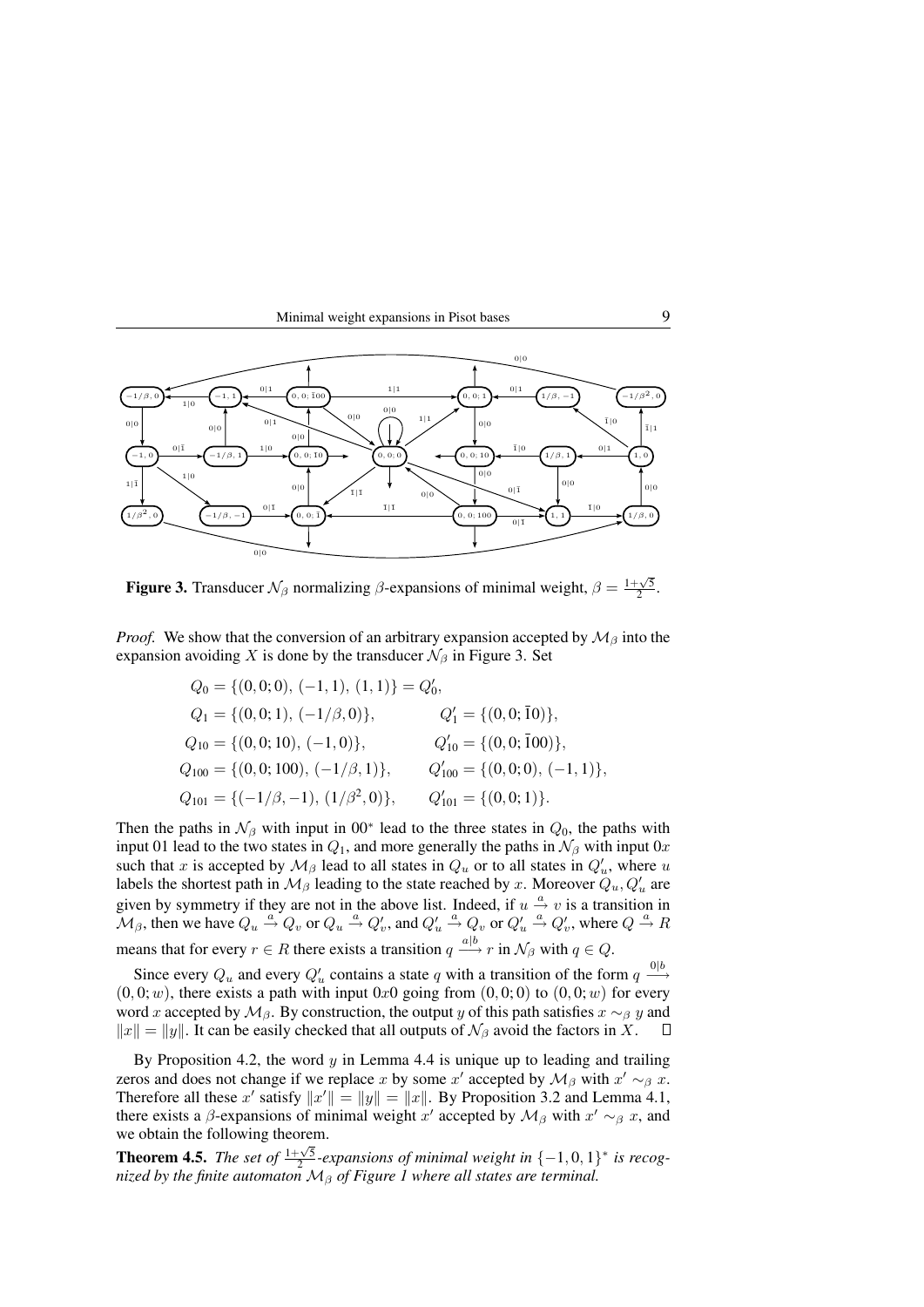### 4.2 Branching transformation

All  $\beta$ -expansions of minimal weight can be obtained by a branching transformation.

**Theorem 4.6.** Let  $x = x_1 \cdots x_n \in \{-1, 0, 1\}^*$  and  $z = x_1 \cdots x_n$ ,  $\beta = \frac{1 + \sqrt{5}}{2}$ . Then x. *is a β-expansion of minimal weight if and only if*  $-\frac{2\beta}{\beta^2+1} < z < \frac{2\beta}{\beta^2+1}$  and

$$
x_j = \begin{cases} 1 & \text{if } \frac{2}{\beta^2 + 1} < \beta^{j-1} z - x_1 \cdots x_{j-1} < \frac{2\beta}{\beta^2 + 1} \\ 0 \text{ or } 1 & \text{if } \frac{\beta}{\beta^2 + 1} < \beta^{j-1} z - x_1 \cdots x_{j-1} < \frac{2}{\beta^2 + 1} \\ 0 & \text{if } \frac{-\beta}{\beta^2 + 1} < \beta^{j-1} z - x_1 \cdots x_{j-1} < \frac{\beta}{\beta^2 + 1} \end{cases} \text{ for all } j, 1 \le j \le n.
$$
  
\n
$$
-1 \text{ or } 0 \text{ if } \frac{-2}{\beta^2 + 1} < \beta^{j-1} z - x_1 \cdots x_{j-1} < \frac{-\beta}{\beta^2 + 1} \\ -1 \text{ if } \frac{-2\beta}{\beta^2 + 1} < \beta^{j-1} z - x_1 \cdots x_{j-1} < \frac{-2}{\beta^2 + 1} \end{cases}
$$

The sequence  $(\beta^{j-1}z-x_1\cdots x_{j-1}\cdot)_{1\leq j\leq n}$  is a trajectory  $(\tau^{j-1}(z))_{1\leq j\leq n}$ , where the branching transformation  $\tau : z \mapsto \beta z - x_1$  with  $x_1 \in \{-1, 0, 1\}$  is given in Figure 4.



**Figure 4.** Branching transformation giving all  $\frac{1+\sqrt{5}}{2}$ -expansions of minimal weight.

*Proof.* To see that all words  $x_1 \cdots x_n$  given by the branching transformation are  $\beta$ expansions of minimal weight, we have drawn in Figure 5 an automaton where every state is labeled by the interval containing all numbers  $\beta^j z - x_1 \cdots x_j$  such that  $x_1 \cdots x_j$ labels a path leading to this state. This automaton turns out to be the automaton  $\mathcal{M}_{\beta}$ in Figure 1 (up to the labels of the states), which accepts exactly the  $\beta$ -expansions of minimal weight. Recall that  $\cdot (0010)^{\omega} = \frac{1}{\beta^2 + 1}$  and thus  $\cdot 1(0100)^{\omega} = \frac{2\beta}{\beta^2 + 1}$ .

If the conditions on z and  $x_j$  are not satisfied, then we have either  $|x_j \cdots x_n|$ .1(0100)<sup> $\omega$ </sup>, or  $x_j = 1$  and  $x_{j+1} \cdots x_n <$  .(00 $\overline{1}0$ ) $\omega$ , or  $x_j = -1$  and  $x_{j+1} \cdots x_n >$  $\cdot (0010)^{\omega}$  for some j,  $1 \le j \le n$ . In every case, it is easy to see that  $x_j \cdots x_n$  must contain a factor in the set H of the proof of Lemma 4.1, hence  $x_1 \cdots x_n$  is  $\beta$ -heavy.  $\Box$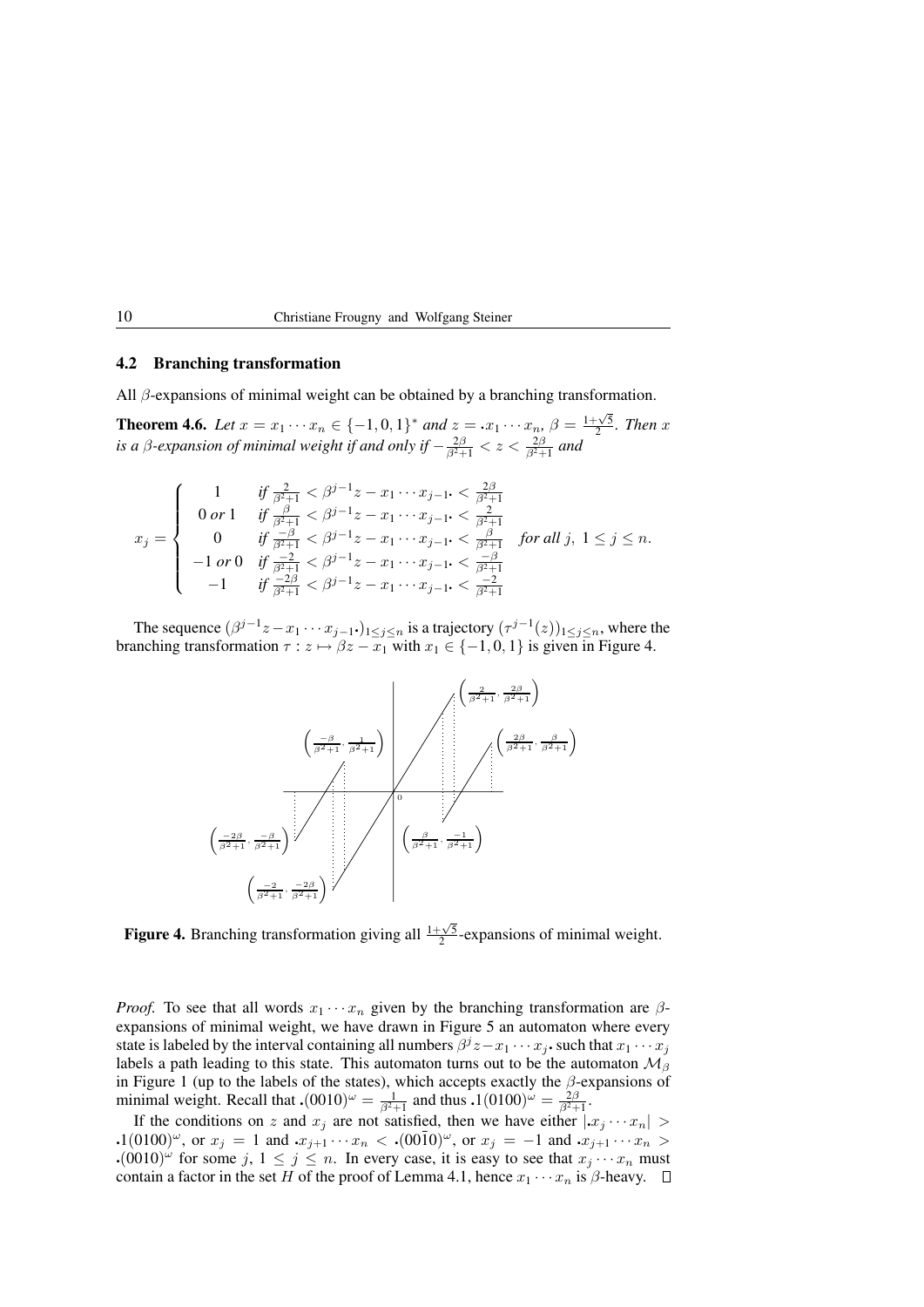



**Figure 5.** Automaton  $\mathcal{M}_{\beta}$  with intervals as labels.

#### 4.3 Fibonacci numeration system

The reader is referred to [18, Chapter 7] for definitions on numeration systems defined by a sequence of integers. Recall that the linear numeration system canonically associated with the Golden Ratio is the Fibonacci (or Zeckendorf) numeration system defined by the sequence of Fibonacci numbers  $F = (F_n)_{n>0}$  with  $F_n = F_{n-1} + F_{n-2}$ ,  $F_0 = 1$  and  $F_1 = 2$ . Any non-negative integer  $N < F_n$  can be represented as  $N = \sum_{j=1}^{n} x_j F_{n-j}$  with the property that  $x_1 \cdots x_n \in \{0, 1\}^*$  does not contain the factor  $\overline{11}$ . For words  $x = x_1 \cdots x_n \in \mathbb{Z}^*, y = y_1 \cdots y_m \in \mathbb{Z}^*$ , we define a relation

$$
x \sim_F y
$$
 if and only if  $\sum_{j=1}^n x_j F_{n-j} = \sum_{j=1}^m y_j F_{m-j}$ .

The properties F*-heavy* and F*-expansion of minimal weight* are defined as for βexpansions, with  $\sim_F$  instead of  $\sim_\beta$ . An important difference between the notions F-heavy and  $\beta$ -heavy is that a word containing a F-heavy factor need not be F-heavy, e.g. 2 is F-heavy since  $2 \sim_F 10$ , but 20 is not F-heavy. However, uxv is F-heavy if  $x0^{\text{length}(v)}$  is F-heavy. Therefore we say that  $x \in \mathbb{Z}^*$  is *strongly* F-heavy if every element in  $x0^*$  is F-heavy. Hence every word containing a strongly F-heavy factor is F-heavy.

The Golden Ratio satisfies (D') since  $2 = 10.01$ . For the Fibonacci numbers, the corresponding relation is  $2F_n = F_{n+1} + F_{n-2}$ , hence  $20^n \sim_F 10010^{n-2}$  for all  $n \ge 2$ . Since 20  $\sim_F 101$  and  $2 \sim_F 10$ , we obtain similarly to the proof of Proposition 3.2 that for every  $x \in \mathbb{Z}^*$  there exists some  $y \in \{-1,0,1\}^*$  with  $\overline{x} \sim_F y$  and  $||y|| \le ||x||$ . We will show the following theorem.

**Theorem 4.7.** *The set of F-expansions of minimal weight in*  $\{-1,0,1\}^*$  *is equal to the set of*  $\beta$ -expansions of minimal weight in  $\{-1,0,1\}^*$  for  $\beta = \frac{\sqrt{5}+1}{2}$ .

The proof of this theorem runs along the same lines as the proof of Theorem 4.5. We use the unique expansion of integers given by Proposition 4.8 (due to Heuberger [15]) and provide an alternative proof of Heuberger's result that these expansions are Fexpansions of minimal weight.

**Proposition 4.8** ([15]). *Every*  $N \in \mathbb{Z}$  *has a unique representation*  $N = \sum_{j=1}^{n} y_j F_{n-j}$  $with y_1 \neq 0$  and  $y_1 \cdots y_n \in \{-1,0,1\}^*$  avoiding  $X = \{11, 101, 1001, 11, 101,$  and *their opposites*}*.*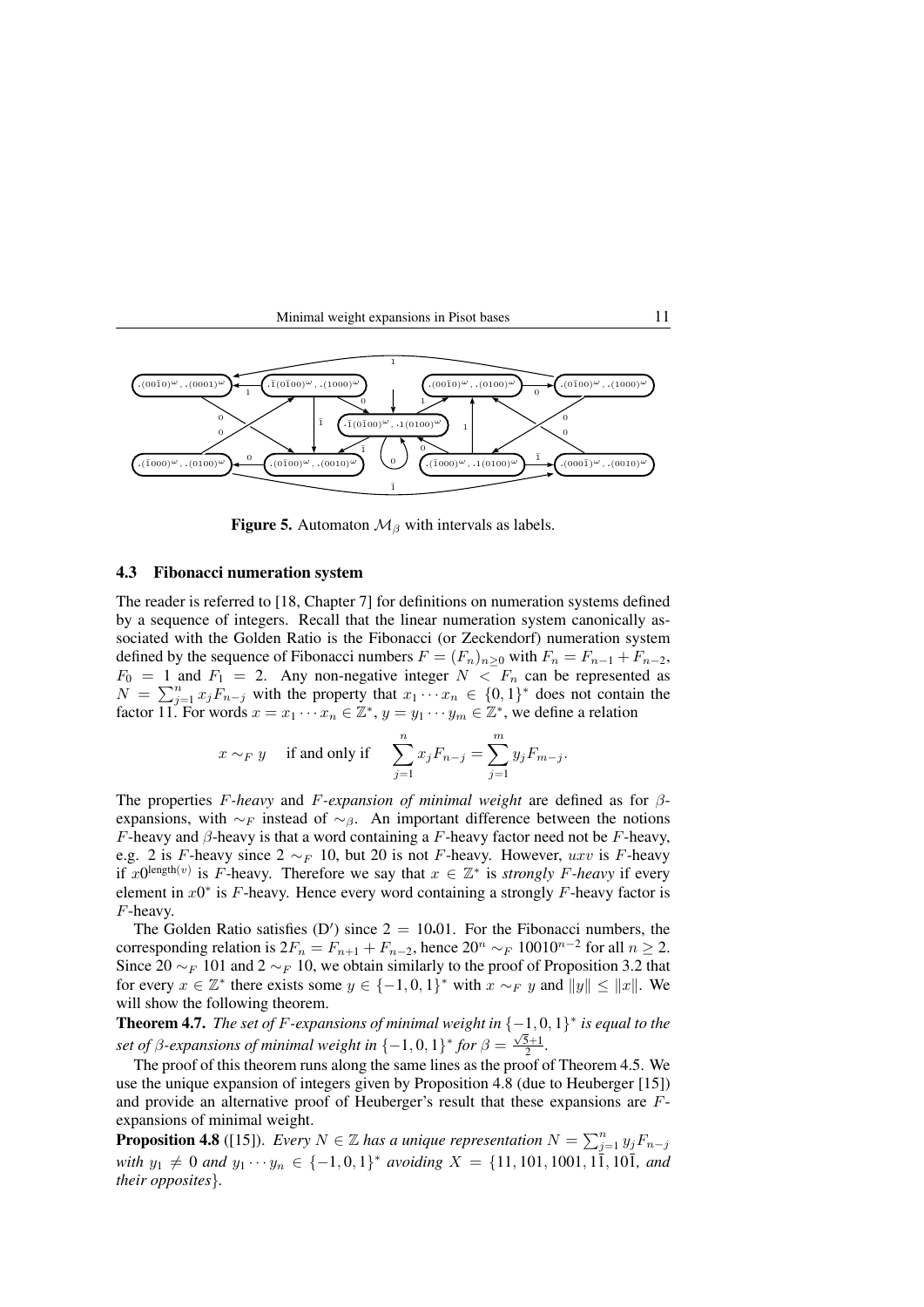*Proof.* Let  $g_n$  be the smallest positive integer with an F-expansion of length n starting with 1 and avoiding X, and  $G_n$  be the largest integer of this kind. Since  $g_{n+1} \sim_F$  $1(00\bar{1}0)^{n/4}$ ,  $G_n \sim_F (1000)^{n/4}$  and  $1(\bar{1}0\bar{1}0)^{n/4} \sim_F 1$ , we obtain  $g_{n+1} - G_n = 1$ . (A fractional power  $(y_1 \cdots y_k)^{j/k}$  denotes the word  $(y_1 \cdots y_k)^{\lfloor j/k \rfloor} y_1 \cdots y_{j-\lfloor j/k \rfloor k}$ .) Therefore the length n of an expansion  $y_1y_2 \cdots y_n$  of  $N \neq 0$  with  $y_1 \neq 0$  avoiding X is determined by  $G_{n-1} < |N| \le G_n$ . Since  $g_n - F_{n-1} = -G_{n-3}$  and  $G_n - F_{n-1} = G_{n-4}$ , we have  $-G_{n-3} \le N - F_{n-1} \le G_{n-4}$  if  $y_1 = 1$ , hence  $y_2 = y_3 = 0$ ,  $y_4 \ne 1$ , and we obtain recursively that  $N$  has a unique expansion avoiding  $X$ .



Figure 6. All inputs of this transducer are strongly F-heavy.

*Proof of Theorem 4.7.* Let  $a_1 \cdots a_n \in \mathbb{Z}^*$ ,  $z = \sum_{j=1}^n a_j \beta^{n-j}$ ,  $N = \sum_{j=1}^n a_j F_{n-j}$ . By using the equations  $\beta^k = \beta^{k-1} + \beta^{k-2}$  and  $F_k = F_{k-1} + F_{k-2}$ , we obtain integers  $m_0$  and  $m_1$  such that  $z = m_1\beta + m_0$  and  $N = m_1F_1 + m_0F_0 = 2m_1 + m_0$ . Clearly,  $z = 0$  implies  $m_1 = m_0 = 0$  and thus  $N = 0$ , but the converse is not true:  $N = 0$  only implies  $m_0 = -2m_1$ , i.e.,  $z = -m_1/\beta^2$ . Therefore we have  $x_1 \cdots x_n \sim_F y_1 \cdots y_n$  if and only if  $(x_1 - y_1) \cdots (x_n - y_n) = m/\beta^2$  for some  $m \in \mathbb{Z}$ , hence the redundancy transducer  $\mathcal{R}_F(1)$  for the Fibonacci numeration system is similar to  $\mathcal{R}_{\beta}(1)$ , except that all states  $m/\beta^2$ ,  $m \in \mathbb{Z}$ , are terminal.

The transducer in Figure 6 shows that all strictly  $\beta$ -heavy words in  $\{-1, 0, 1\}^*$  are strongly F-heavy. Therefore all words which are not accepted by  $\mathcal{M}_{\beta}$  are F-heavy. Let  $\mathcal{N}_F$  be as  $\mathcal{N}_\beta$ , except that the states  $(\pm 1/\beta^2, 0)$  are terminal. Every set  $Q_u$  and  $Q'_u$ contains a state of the form  $(0,0; w)$  or  $(\pm 1/\beta^2, 0)$ . If x is accepted by  $\mathcal{N}_{\beta}$ , then  $\mathcal{N}_F$ transforms therefore  $0x$  into a word  $y$  avoiding the factors given in Proposition 4.8. Hence  $x$  is an  $F$ -expansion of minimal weight.  $\Box$ 

**Remark 4.9.** If we consider only expansions avoiding the factors 11, 101, 1 $\overline{1}$ , 10 $\overline{1}$ , 1001, then the difference between the largest integer with expansion of length n and the smallest positive integer with expansion of length  $n + 1$  is 2 if n is a positive multiple of 3. Therefore there exist integers without an expansion of this kind, e.g.  $N = 4$ . However, a small modification provides another "nice" set of  $F$ -expansions of minimal weight: Every integer has a unique representation of the form  $N = \sum_{j=1}^{n} y_j F_{n-j}$  with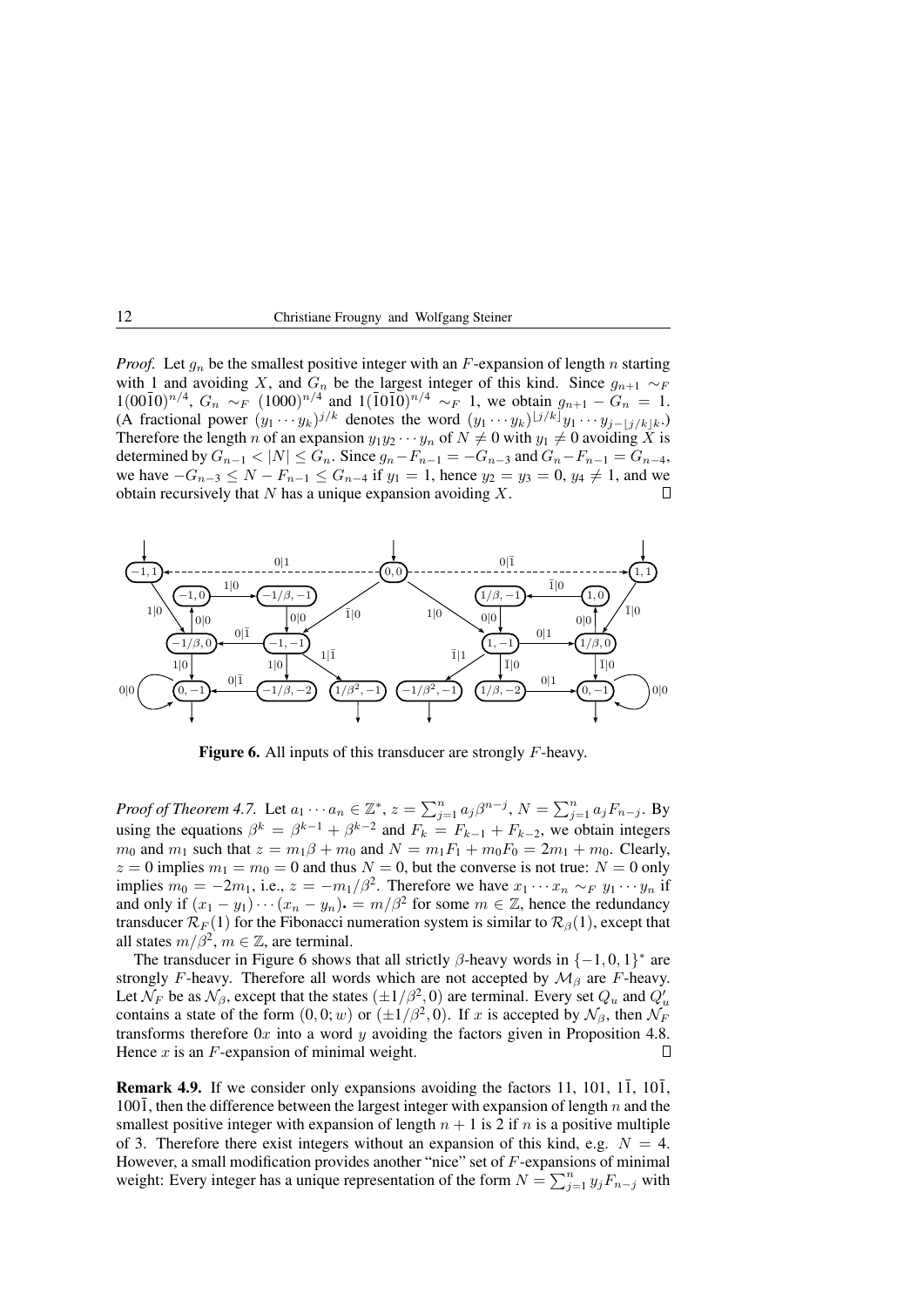Minimal weight expansions in Pisot bases 13

 $y_1 \neq 0, y_1 \cdots y_n \in \{\bar{1}, 0, 1\}^*$  avoiding the factors  $11, \bar{1}\bar{1}, \bar{1}0\bar{1}, 1\bar{1}, \bar{1}1, 10\bar{1}, \bar{1}01, 100\bar{1}$ and  $y_{j-2}y_{j-1}y_j = 101$  or  $y_{j-3} \cdots y_j = \overline{1}001$  only if  $j = n$ .

#### 4.4 Weight of the expansions

In this section, we study the average weight of  $F$ -expansions of minimal weight. For every  $N \in \mathbb{Z}$ , let  $||N||_F$  be the weight of a corresponding F-expansion of minimal weight, i.e.,  $||N||_F = ||x||$  if x is an F-expansion of minimal weight with  $x \sim_F N$ .

**Theorem 4.10.** *For positive integers M, we have, as*  $M \rightarrow \infty$ *,* 

$$
\frac{1}{2M+1} \sum_{N=-M}^{M} ||N||_F = \frac{1}{5} \frac{\log M}{\log \frac{1+\sqrt{5}}{2}} + \mathcal{O}(1).
$$

*Proof.* Consider first  $M = G_n$  for some  $n > 0$ , where  $G_n$  is defined as in the proof of Proposition 4.8, and let  $W_n$  be the set of words  $x = x_1 \cdots x_n \in \{-1,0,1\}^n$  avoiding  $11, 101, 1001, 1\overline{1}$ ,  $10\overline{1}$ , and their opposites. Then we have

$$
\frac{1}{2G_n+1} \sum_{N=-G_n}^{G_n} ||N||_F = \frac{1}{\#W_n} \sum_{x \in W_n} ||x|| = \sum_{j=1}^n \mathbf{E} X_j,
$$

where  $E X_j$  is the expected value of the random variable  $X_j$  defined by

$$
\Pr[X_j = 1] = \frac{\# \{x_1 \cdots x_n \in W_n : x_j \neq 0\}}{\# W_n}, \Pr[X_j = 0] = \frac{\# \{x_1 \cdots x_n \in W_n : x_j = 0\}}{\# W_n}
$$

Instead of  $(X_j)_{1\leq j\leq n}$ , we consider the sequence of random variables  $(Y_j)_{1\leq j\leq n}$  defined by

$$
Pr[Y_1 = y_1y_2y_3, \dots, Y_j = y_jy_{j+1}y_{j+2}]
$$
  
=  $\#\{x_1 \cdots x_{n+2} \in W_n 00 : x_1 \cdots x_{j+2} = y_1 \cdots y_{j+2}\} / \#W_n,$ 

 $Pr[Y_{j-1} = xyz, Y_j = x'y'z'] = 0$  if  $x' \neq y$  or  $y' \neq z$ . It is easy to see that  $(Y_j)_{1 \leq j \leq n}$  is a Markov chain, where the non-trivial transition probabilities are given by

$$
1 - \Pr[Y_{j+1} = 000 \mid Y_j = 100] = \Pr[Y_{j+1} = 00\bar{1} \mid Y_j = 100] = \frac{G_{n-j-2} - G_{n-j-3}}{G_{n-j+1} - G_{n-j}},
$$
  

$$
1 - 2\Pr[Y_{j+1} = 001 \mid Y_j = 000] = \Pr[Y_{j+1} = 000 \mid Y_j = 000] = \frac{2G_{n-j-3} + 1}{2G_{n-j-2} + 1},
$$

and the opposite relations. Since  $G_n = c\beta^n + \mathcal{O}(1)$  (with  $\beta = \frac{1+\sqrt{5}}{2}$ ,  $c = \beta^3/5$ ), the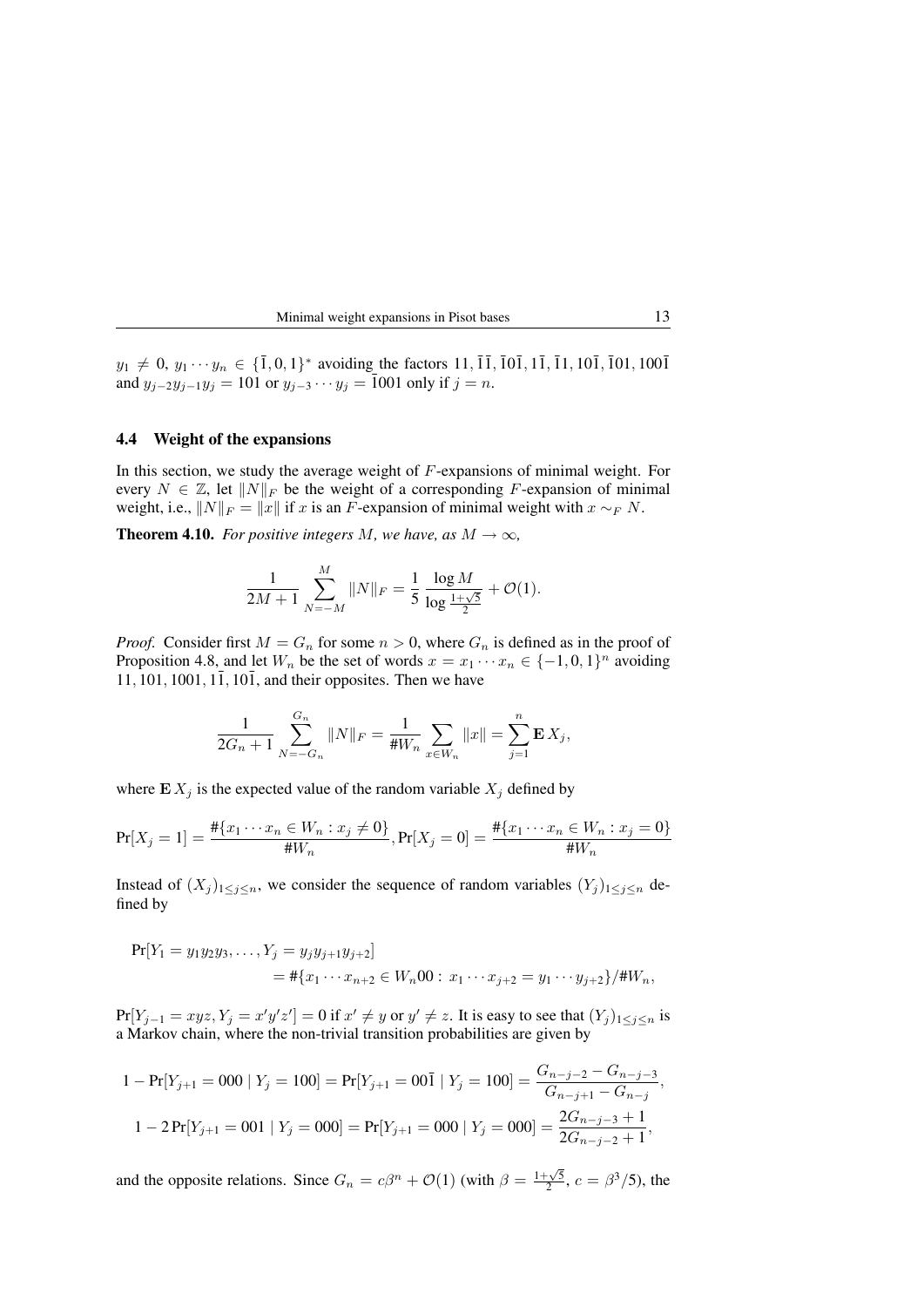transition probabilities satisfy  $Pr[Y_{j+1} = v \mid Y_j = u] = p_{u,v} + \mathcal{O}(\beta^{-n+j})$  with

$$
(p_{u,v})_{u,v \in \{100,010,001,000,00\bar{1},0\bar{1}0,00\bar{1}\}} = \begin{pmatrix} 0 & 0 & 0 & \frac{2}{\beta^2} & \frac{1}{\beta^3} & 0 & 0 \\ 1 & 0 & 0 & 0 & 0 & 0 & 0 \\ 0 & 1 & 0 & 0 & 0 & 0 & 0 \\ 0 & 0 & \frac{1}{2\beta^2} & \frac{1}{\beta} & \frac{1}{2\beta^2} & 0 & 0 \\ 0 & 0 & 0 & 0 & 0 & 1 & 0 \\ 0 & 0 & 0 & 0 & 0 & 0 & 1 \\ 0 & 0 & \frac{1}{\beta^3} & \frac{2}{\beta^2} & 0 & 0 & 0 \end{pmatrix}.
$$

The eigenvalues of this matrix are  $1, \frac{-1}{\beta}, \frac{\pm i}{\beta}, \frac{1 \pm i\sqrt{3}}{2\beta}, \frac{-1}{\beta^2}$ . The stationary distribution vector (given by the left eigenvector to the eigenvalue 1) is  $(\frac{1}{10}, \frac{1}{10}, \frac{1}{10}, \frac{2}{5}, \frac{1}{10}, \frac{1}{10}, \frac{1}{10})$ , thus we have

$$
\mathbf{E} X_j = \Pr[Y_j = 100] + \Pr[Y_j = \bar{1}00] = 1/5 + \mathcal{O}(\beta^{-\min(j, n-j)}),
$$

cf. [9]. This proves the theorem for  $M = G_n$ .

If  $G_n < \hat{M} \leq G_{n+1}$ , then we have  $||N||_F = 1 + ||N - F_n||_F$  if  $G_n < N \leq M$ , and a similar relation for  $-M \le N < -G_n$ . With  $G_n + 1 - F_n = -G_{n-2}$ , we obtain

$$
\sum_{N=-M}^{M} ||N||_{F} = \sum_{N=-G_{n}}^{G_{n}} ||N||_{F} + \sum_{N=-G_{n-2}}^{M-F_{n}} (1 + ||N||_{F}) + \sum_{N=F_{n}-M}^{G_{n-2}} (1 + ||N||_{F})
$$
  
\n
$$
= \sum_{N=-G_{n}}^{G_{n}} ||N||_{F} + \sum_{N=-G_{n-2}}^{G_{n-2}} ||N||_{F} + \text{sgn}(M - F_{n}) \sum_{N=-|M-F_{n}|}^{|M-F_{n}|} ||N||_{F} + \mathcal{O}(M)
$$
  
\n
$$
= \frac{2}{5 \log \beta} (F_{n} \log M + (M - F_{n}) \log |M - F_{n}|) + \mathcal{O}(M) = \frac{2M \log M}{5 \log \beta} + \mathcal{O}(M)
$$
  
\n*v* induction on *n* and using  $\frac{M-F_{n}}{S} \log |M-F_{n}| = \mathcal{O}(1).$ 

by induction on *n* and using  $\frac{M-F_n}{M} \log |\frac{M-F_n}{M}| = \mathcal{O}(1)$ . **Remark 4.11.** As in [9], a central limit theorem for the distribution of  $||N||_F$  can be

proved, even if we restrict the numbers  $N$  to polynomial sequences or prime numbers. **Remark 4.12.** If we partition the interval  $\left[\frac{-\beta^2}{\beta^2 + 1}\right]$  $\frac{-\beta^2}{\beta^2+1}, \frac{\beta^2}{\beta^2+1}$  $\frac{\beta^2}{\beta^2+1}$ ), where the transformation  $\tau$ :  $z \mapsto \beta z - \left[\frac{\beta^2+1}{2\beta}z + 1/2\right]$  of the proof of Proposition 4.2 is defined, into intervals  $I_{\bar{1}00} = \left[\frac{-\beta^2}{\beta^2 + 1}\right]$  $\frac{-\beta^2}{\beta^2+1}, \frac{-\beta}{\beta^2+1}),\, I_{0\bar{1}0}\,=\, \bigl[\frac{-\beta}{\beta^2+1}, \frac{-1}{\beta^2+1}\bigr),\, I_{00\bar{1}}\,=\, \bigl[\frac{-1}{\beta^2+1}, \frac{-1/\beta}{\beta^2+1}\bigr]$  $\frac{-1/\beta}{\beta^2+1}), I_{000} = \left[\frac{-1/\beta}{\beta^2+1}\right]$  $\frac{-1/\beta}{\beta^2+1}, \frac{1/\beta}{\beta^2+1}$  $\frac{1/\beta}{\beta^2+1}$ ),  $I_{001} = \left[\frac{1/\beta}{\beta^2 + 1}\right]$  $\frac{1/\beta}{\beta^2+1}, \frac{1}{\beta^2+1}$ ),  $I_{010} = \left[\frac{1}{\beta^2+1}, \frac{\beta}{\beta^2+1}\right]$ ,  $I_{100} = \left[\frac{\beta}{\beta^2+1}, \frac{\beta^2}{\beta^2+1}\right]$  $\left(\frac{\beta^2}{\beta^2+1}\right)$ , then we have  $p_{u,v} =$  $\lambda(\tau(I_u) \cap I_v)/\lambda(\tau(I_u))$ , where  $\lambda$  denotes the Lebesgue measure.

# 5 Tribonacci case

In this section, let  $\beta > 1$  be the Tribonacci number,  $\beta^3 = \beta^2 + \beta + 1$  ( $\beta \approx 1.839$ ). Since  $1 = .1110^{\omega}$ , the condition of Example 1.1 is satisfied. The proofs of the results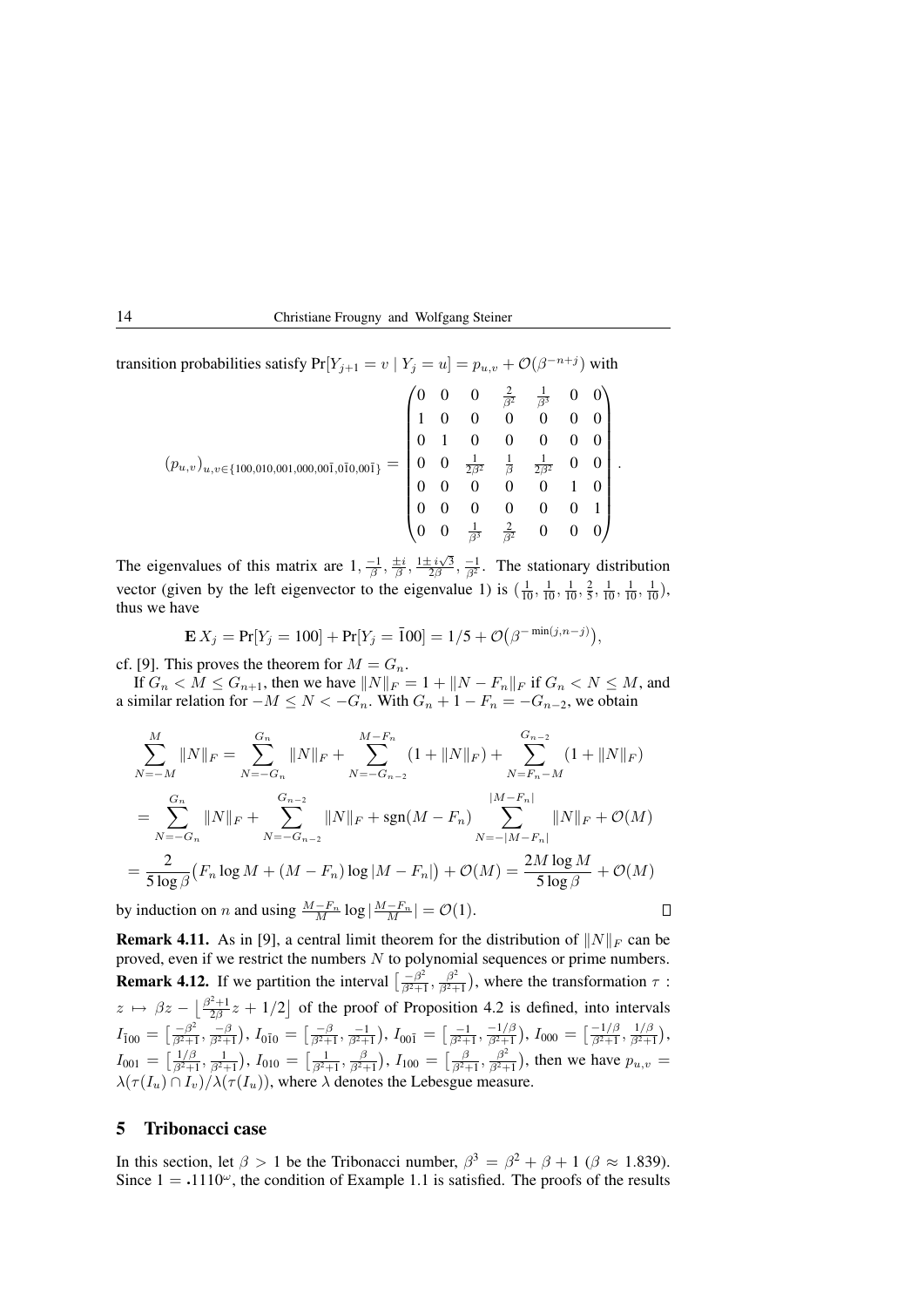| Minimal weight expansions in Pisot bases |  |
|------------------------------------------|--|
|------------------------------------------|--|

in this section run along the same lines as in the Golden Ratio case. Therefore we give only an outline of them and point out the differences to the Golden Ratio case.

#### 5.1  $\beta$ -expansions of minimal weight

All words which are not accepted by the automaton  $\mathcal{M}_{\beta}$  in Figure 7, where all states are terminal, are  $\beta$ -heavy since they contain a factor which is accepted by the input automaton of  $S_\beta$  (without the dashed arrows) in Figure 8.



**Figure 7.** Automata  $\mathcal{M}_{\beta}$ ,  $\beta^3 = \beta^2 + \beta + 1$ , and  $\mathcal{M}_T$ .

**Proposition 5.1.** *If*  $\beta > 1$  *is the Tribonacci number, then every*  $z \in \mathbb{R}$  *has a*  $\beta$ *expansion of the form*  $z = y_1 \cdots y_k \cdot y_{k+1} y_{k+2} \cdots$  *with*  $y_j \in \{-1, 0, 1\}$  *such that*  $y_1 y_2 \cdots$ *avoids the set*  $X = \{11, 101, 1\overline{1}$ *, and their opposites*}*.* If  $z \in \mathbb{Z}[\beta] = \mathbb{Z}[\beta^{-1}]$ *, then this expansion is unique up to leading zeros.*

The expansion in Proposition 5.1 is provided by the transformation

$$
\tau: \left[\frac{-\beta}{\beta+1}, \frac{\beta}{\beta+1}\right) \to \left[\frac{-\beta}{\beta+1}, \frac{\beta}{\beta+1}\right), \quad \tau(z) = \beta z - \left\lfloor \frac{\beta+1}{2}z + \frac{1}{2} \right\rfloor.
$$

Note that the word avoiding X with maximal value is  $(100)^\omega$ ,  $(100)^\omega = \frac{\beta}{\beta+1}$ .

**Remark 5.2.** The transformation  $\tau(z) = \beta z - \left[\frac{\beta^2 - 1}{2}z + \frac{1}{2}\right]$  on  $\left[\frac{-\beta}{\beta^2 - 1}, \frac{\beta}{\beta^2 - 1}\right)$  provides a unique expansion avoiding the factors 11,  $1\overline{1}$ ,  $10\overline{1}$  and their opposites.

If x is a word accepted by  $\mathcal{M}_{\beta}$ , then there exists a path in the transducer  $\mathcal{N}_{\beta}$  in Figure 9 going from  $(0,0,0)$  to a state  $(0,0; w)$  with input  $0x0^4$  and output of the same weight avoiding the set X given by Proposition 5.1. The sets  $Q_u$  and  $Q'_u$  are given by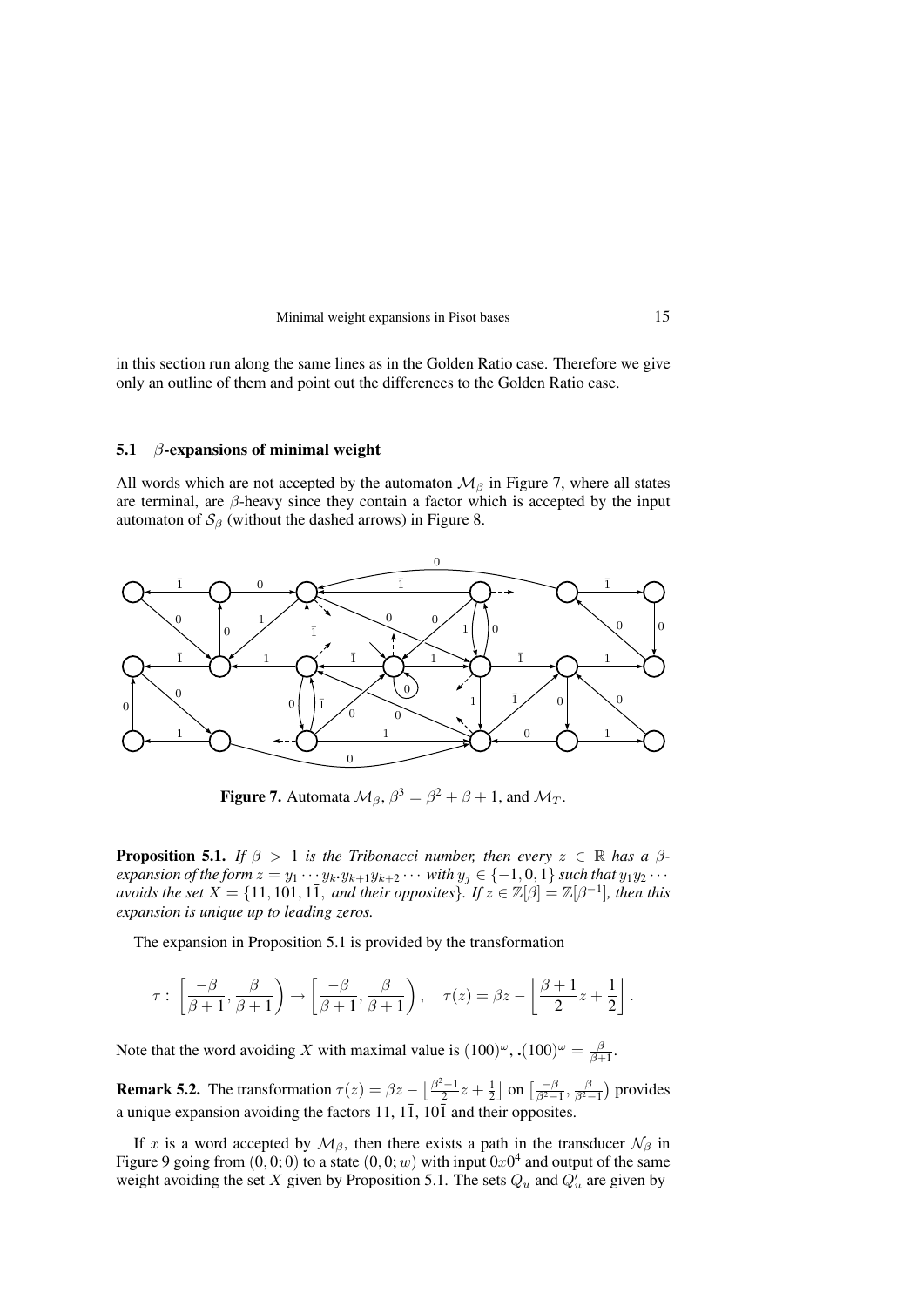



**Figure 8.** The relevant part of  $S_\beta(1)$ ,  $\beta^3 = \beta^2 + \beta + 1$ , and  $S_T(1)$ .

 $Q_0 = \{(0,0;0), (1,1), (-1,1)\} = Q'_0, \quad Q_{1\bar{1}10\bar{1}} = \{(1/\beta - 1, -2)\} = Q'_{1\bar{1}10\bar{1}},$  $Q_1 = \{(0, 0; 1), (1, -1), (1 - \beta, 0; 0)\},\$  $Q'_1 = \{(0, 0; \overline{1}0), (1, -1), (1 - \beta, 0; \overline{1})\},\$  $Q_{10} = \{(0, 0; 10), (\beta - 1, 0; 1), (-1 - 1/\beta, 0), (-1/\beta, 1)\},\$  $Q'_{10} = \{(0,0;0), (-1,1), (\beta - 1,0;1)\},\$  $Q_{11} = {(-1/\beta, -1; 0), (1 - 1/\beta, 0)},$  $Q'_{11} = \{(0,0;1), (1,-1), (-1/\beta,-1;1)\},\$  $Q_{1\bar{1}} = \{(-1, -1), (-1/\beta^3, -1; 1)\},$   $Q_1'$  $y'_{1\bar{1}} = \{(-1/\beta^3, -1; 0)\},\$  $Q_{1\bar{1}0} = \{ (1 - \beta, 0; \bar{1}), (-1/\beta^2, -1; 10) \}, \quad Q'_{1\bar{1}0} = \{ (-1/\beta^2, -1; 0) \},$  $Q_{1\bar{1}01} = \{(-1/\beta, -1; 1), (1 - 1/\beta, -2)\} = Q'_{1\bar{1}01},$  $Q_{1\bar{1}1} = \{ (1/\beta^3, -1; \bar{1}) \},$   $Q_1'$  $y'_{1\bar{1}1} = \{ (1 - 1/\beta^2, -2), (-1/\beta^2, -1; 1) \},\$  $Q_{1\bar{1}10} = \{ (1/\beta^2, -1; \bar{1}0) \},$   $Q_1'$  $y'_{1\bar{1}10} = \{(1/\beta^2, -1; 1), (-1/\beta, -1; 0)\}.$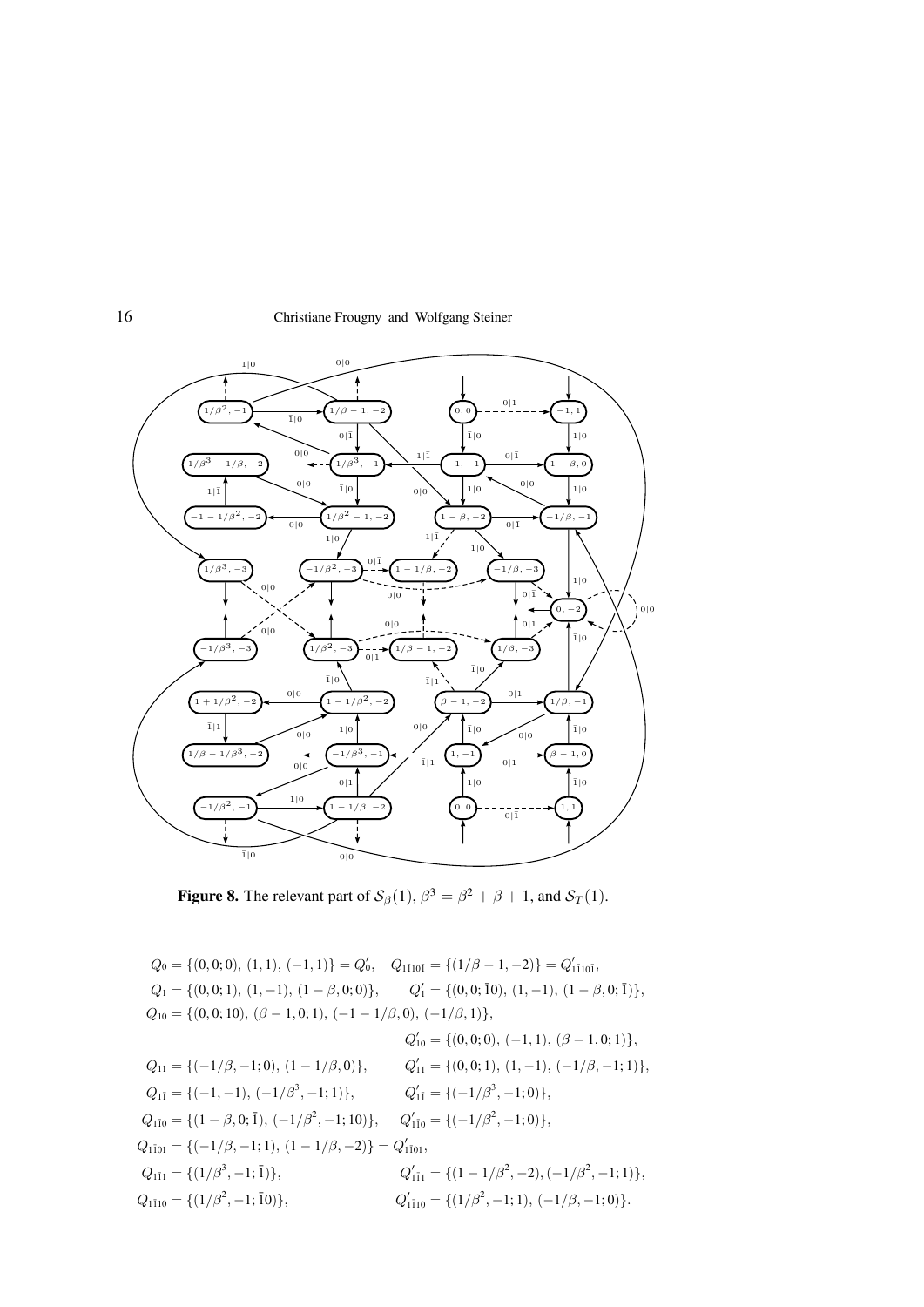

**Figure 9.** Normalizing transducer  $\mathcal{N}_{\beta}$ ,  $\beta^3 = \beta^2 + \beta + 1$ .

Theorem 5.3. *If* β *is the Tribonacci number, then the set of* β*-expansions of minimal weight in* {−1,0,1}<sup>\*</sup> *is recognized by the finite automaton*  $M<sub>β</sub>$  *of Figure* 7 *where all states are terminal.*

# 5.2 Branching transformation

Contrary to the Golden Ratio case, we cannot obtain all  $\beta$ -expansions of minimal weight by the help of a piecewise linear branching transformation: If  $z = .01(001)^n$ , then we have no  $\beta$ -expansion of minimal weight of the form  $z = .1x_2x_3 \cdots$ , whereas  $z' = .0011$  has the expansion  $\cdot 1\overline{1}$ , and  $z' < z$ . On the other hand,  $z = .1(100)^n 11$  has no  $\beta$ -expansion of minimal weight of the form  $z = .1x_2x_3 \cdots$  (since  $1(100)^n11$  is  $\beta$ heavy but  $(100)^n 11$  is not  $\beta$ -heavy), whereas  $z' = .1101$  is a  $\beta$ -expansion of minimal weight, and  $z' > z$ . Hence the maximal interval for the digit 1 is  $[.(010)^\omega, .1(100)^\omega]$ , with  $\cdot (010)^{\omega} = \frac{\beta}{\beta^3 - 1} = \frac{1}{\beta + 1}$  and  $\cdot 1(100)^{\omega} = \frac{2\beta + 1}{\beta(\beta + 1)}$ . The corresponding branching transformation and the possible expansions are given in Figure 10.

Minimal weight expansions in Pisot bases 17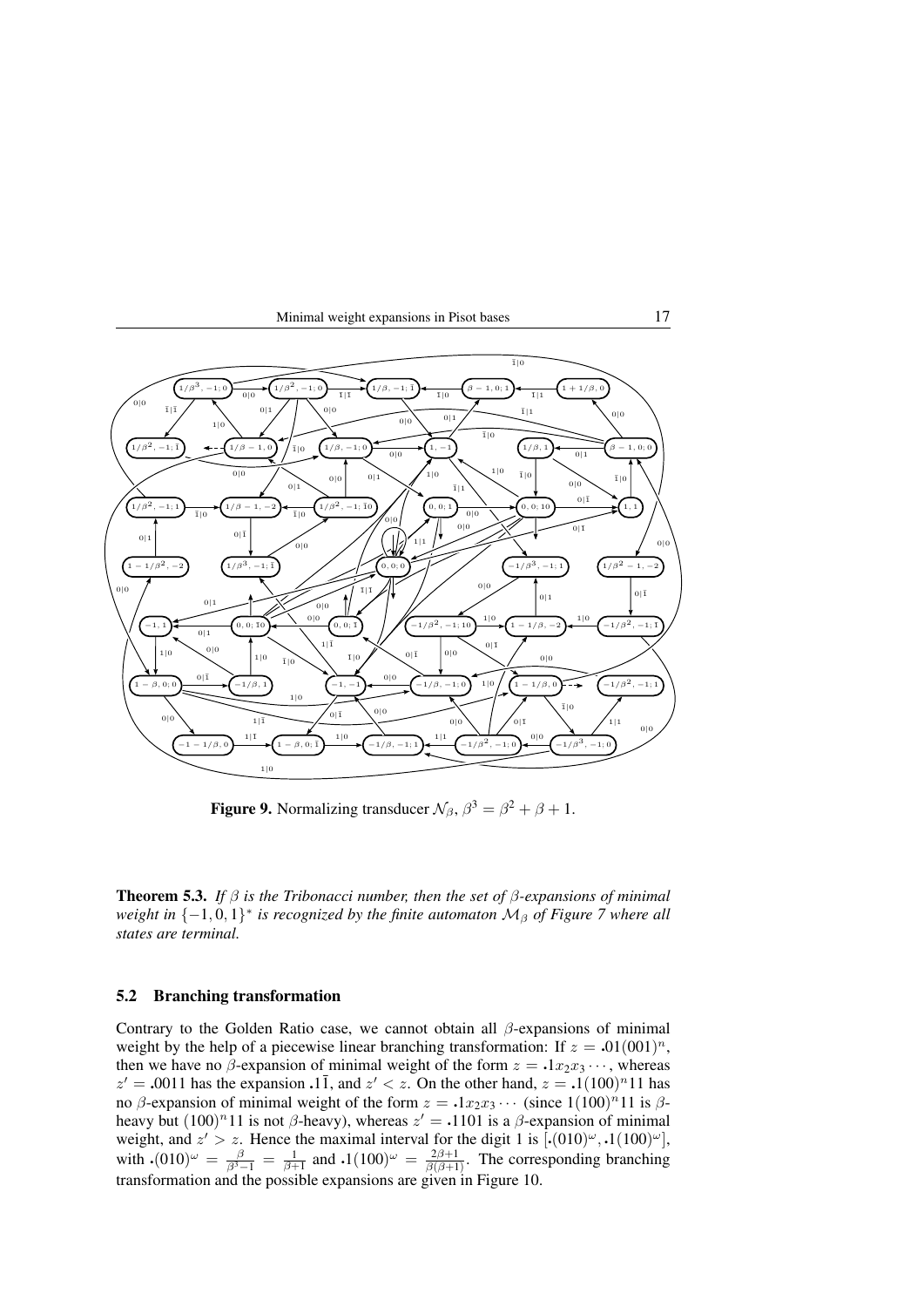



**Figure 10.** Branching transformation, corresponding automaton,  $\beta^3 = \beta^2 + \beta + 1$ .

#### 5.3 Tribonacci numeration system

The linear numeration system canonically associated with the Tribonacci number is the Tribonacci numeration system defined by the sequence  $T = (T_n)_{n>0}$  with  $T_0 = 1$ ,  $T_1 = 2, T_2 = 4$ , and  $T_n = T_{n-1} + T_{n-2} + T_{n-3}$  for  $n \ge 3$ . Any non-negative integer  $N < T_n$  has a representation  $N = \sum_{j=1}^n x_j T_{n-j}$  with the property that  $x_1 \cdots x_n \in$ {0, 1}<sup>\*</sup> does not contain the factor 111. The relation  $\sim_T$  and the properties *T*-heavy, T*-expansion of minimal weight* and *strongly* T*-heavy* are defined analogously to the Fibonacci numeration system. We have  $20^n \sim_T 100010^{n-3}$  for  $n \ge 3$ ,  $200 \sim_T 1001$ , 20  $\sim_T 100$  and 2  $\sim_T 10$ , therefore for every  $x \in \mathbb{Z}^*$  there exists some  $y \in \{-1,0,1\}^*$ with  $x \sim_T y$  and  $||y|| \le ||x||$ . Since the difference of  $1(0\overline{1}0)^{n/3}$  and  $(100)^{n/3}$  is  $1(\overline{1}\overline{1}0)^{n/3} \sim_T 1$ , we obtain the following proposition.

**Proposition 5.4.** *Every*  $N \in \mathbb{Z}$  has a unique representation  $N = \sum_{j=1}^{n} y_j T_{n-j}$  with  $y_1 \neq 0$  and  $y_1 \cdots y_n \in \{-1, 0, 1\}^*$  avoiding  $X = \{11, 101, 1\overline{1}$ , and their opposites}.

If  $z = a_1 \cdots a_n$ ,  $= m_2 m_1 m_0$ , then  $N = \sum_{j=1}^n a_j T_{n-j} = 4m_2 + 2m_1 + m_0 = 0$ if and only if  $m_0 = 2m'_0$  and  $m_1 = -2m_2 - m'_0$ , i.e.,  $z = -m_2/\beta^2 + m'_0/\beta^3$ , hence all states  $s = m/\beta^2 + m'/\beta^3$  with some  $m, m' \in \mathbb{Z}$  are terminal states in the redundancy transducer  $\mathcal{R}_T(1)$ . The transducer  $\mathcal{S}_T$ , which is given by Figure 8 including the dashed arrows except that the states  $(\pm 1/\beta, -3)$  are not terminal, shows that all strictly  $\beta$ -heavy words in  $\{-1,0,1\}^*$  are strongly T-heavy, but that some other  $x \in \{-1, 0, 1\}^*$  are T-heavy as well. Thus the T-expansions of minimal weight are a subset of the set recognized by the automaton  $\mathcal{M}_{\beta}$  in Figure 7. Every set  $Q_u$ and  $Q'_u, u \in \{0, 1, 10, 11\}$ , contains a terminal state  $(0, 0; w)$  or  $(1 - 1/\beta, 0)$ , hence the words labelling paths ending in these states are T-expansions of minimal weight. The sets  $Q_u$  and  $Q'_u$ ,  $u \in \{1\overline{1}, 1\overline{1}0, 1\overline{1}1, 1\overline{1}0, 1\overline{1}01\}$ , contain states  $(\pm 1/\beta^3, -1; w)$ ,  $(\pm 1/\beta^2, -1; w)$ ,  $(\pm (1 - 1/\beta), -2)$ , hence the words labelling paths ending in these states are T-heavy, and we obtain the following theorem.

**Theorem 5.5.** *The T-expansions of minimal weight in*  $\{-1,0,1\}^*$  *are exactly the*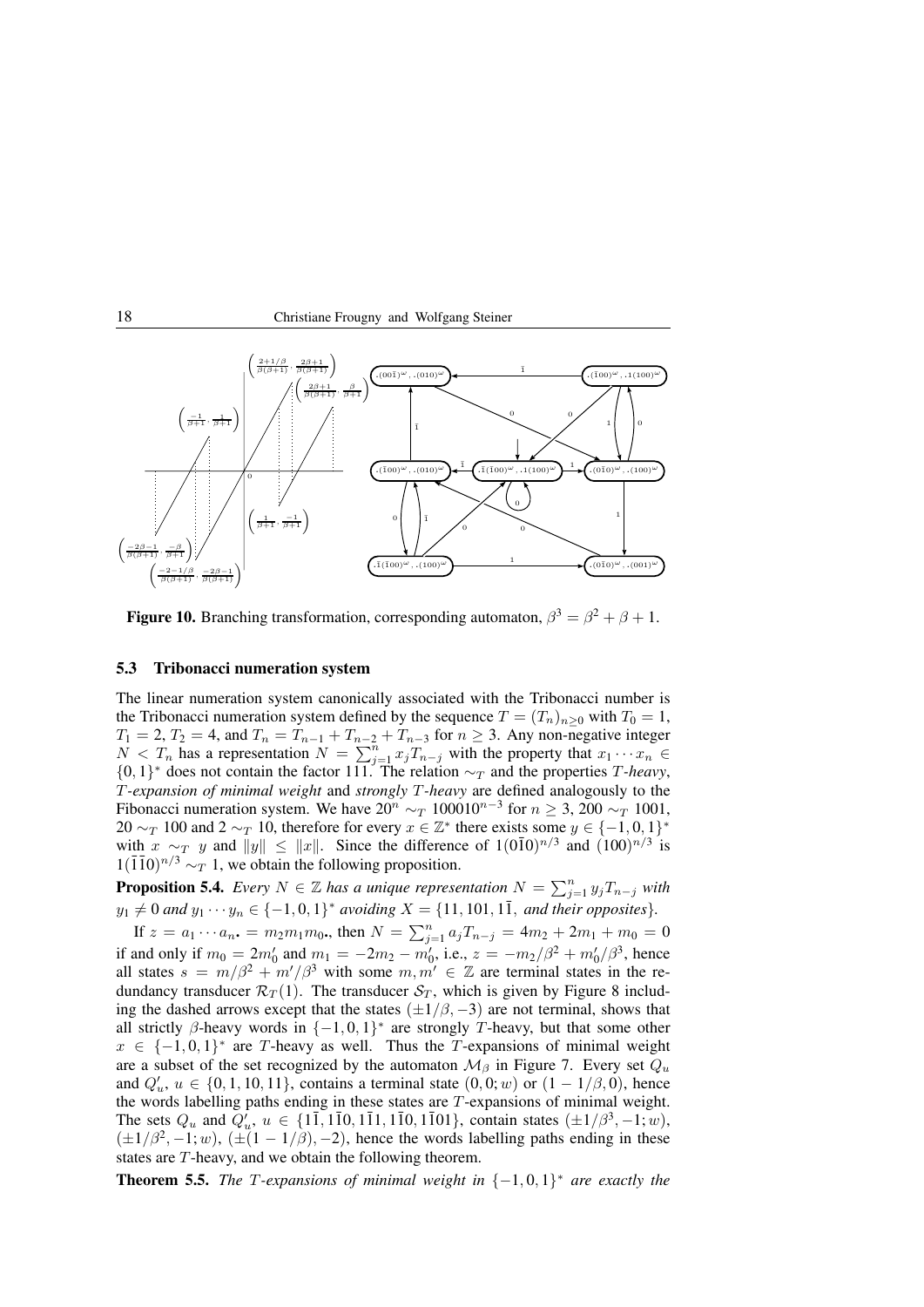| Minimal weight expansions in Pisot bases |  |
|------------------------------------------|--|
|------------------------------------------|--|

*words which are accepted by*  $M_T$ *, which is the automaton in Figure* 7 *where only the states with a dashed outgoing arrow are terminal. The words given by Proposition 5.4 are* T*-expansions of minimal weight.*

#### 5.4 Weight of the expansions

Let  $W_n$  be the set of words  $x = x_1 \cdots x_n \in \{-1,0,1\}^n$  avoiding the factors 11, 101, 11, and their opposites. Then the sequence of random variables  $(Y_j)_{1 \leq j \leq n}$  defined by

$$
\Pr[Y_1 = y_1 y_2, \dots, Y_j = y_j y_{j+1}] = \frac{\# \{x_1 \cdots x_{n+1} \in W_n 0 : x_1 \cdots x_{j+1} = y_1 \cdots y_{j+1}\}}{\# W_n}
$$

is Markov with transition probabilities  $Pr[Y_{j+1} = v | Y_j = u] = p_{u,v} + \mathcal{O}(\beta^{-n+j}),$ 

$$
(p_{u,v})_{u,v \in \{10,01,00,0\bar{1},10\}} = \begin{pmatrix} 0 & 0 & \frac{\beta^2 - 1}{\beta^2} & \frac{1}{\beta^2} & 0 \\ 1 & 0 & 0 & 0 & 0 \\ 0 & \frac{\beta - 1}{2\beta} & \frac{1}{\beta} & \frac{\beta - 1}{2\beta} & 0 \\ 0 & 0 & 0 & 0 & 1 \\ 0 & \frac{1}{\beta^2} & \frac{\beta^2 - 1}{\beta^2} & 0 & 0 \end{pmatrix}.
$$

The eigenvalues of this matrix are  $1, \pm \frac{1}{\beta}, \frac{-\beta - 1 \pm i \sqrt{3\beta^3 - \beta^3}}{2\beta^3}$  $\frac{2}{(2\beta^3)^2}$ , and the stationary distribution vector of the Markov chain is  $\left(\frac{\beta^3/2}{\beta^5+1}\right)$  $\frac{\beta^3/2}{\beta^5+1}, \frac{\beta^3/2}{\beta^5+1}$  $\frac{\beta^3/2}{\beta^5+1}, \frac{\beta^3+\beta^2}{\beta^5+1}$  $\frac{\beta^3+\beta^2}{\beta^5+1}, \frac{\beta^3/2}{\beta^5+1}$  $\frac{\beta^3/2}{\beta^5+1}, \frac{\beta^3/2}{\beta^5+1}$  $\frac{\beta^3/2}{\beta^5+1}$ ). We obtain the following theorem (with  $\frac{\beta^3}{\beta^5 + 1} =$  .(0011010100)<sup> $\omega$ </sup>  $\approx$  0.28219). **Theorem 5.6.** *For positive integers*  $M$ *, we have, as*  $M \rightarrow \infty$ *,* 

$$
\frac{1}{2M+1} \sum_{N=-M}^{M} ||N||_T = \frac{\beta^3}{\beta^5 + 1} \frac{\log M}{\log \beta} + \mathcal{O}(1).
$$

# 6 Smallest Pisot number case

The smallest Pisot number  $\beta \approx 1.325$  satisfies  $\beta^3 = \beta + 1$ . Since  $1 = .011 = .10001$ implies 2 = 100.00001 as well as 2 = 1000.000 $\bar{1}$ , (D') is satisfied with  $B = 2$ .

#### 6.1  $\beta$ -expansions of minimal weight

Let  $\mathcal{M}_{\beta}$  be the automaton in Figure 11 without the dashed arrows where all states are terminal and  $S_\beta$  be the automon in Figure 13. To see that all words which are not accepted by  $\mathcal{M}_{\beta}$  are  $\beta$ -heavy, we put labels on its states which stand for sets of states in  $S_\beta$ :  $A, B, C, D, E, F, G$  stand for  $(1/\beta^5, -1), (1/\beta^4, -1), \ldots, (\beta, -1), H, I, J, K$ stand for  $(1/\beta, 0), \ldots, (\beta^2, 0), L, M, N, O$  stand for  $(1/\beta^5, 0), \ldots, (1/\beta^2, 0)$ , and the lowercase letters stand for the corresponding states  $(s, \delta)$  with  $s < 0$ . If the label of a state u contains z, then all paths leading to u in  $M_\beta$  have a suffix which is the input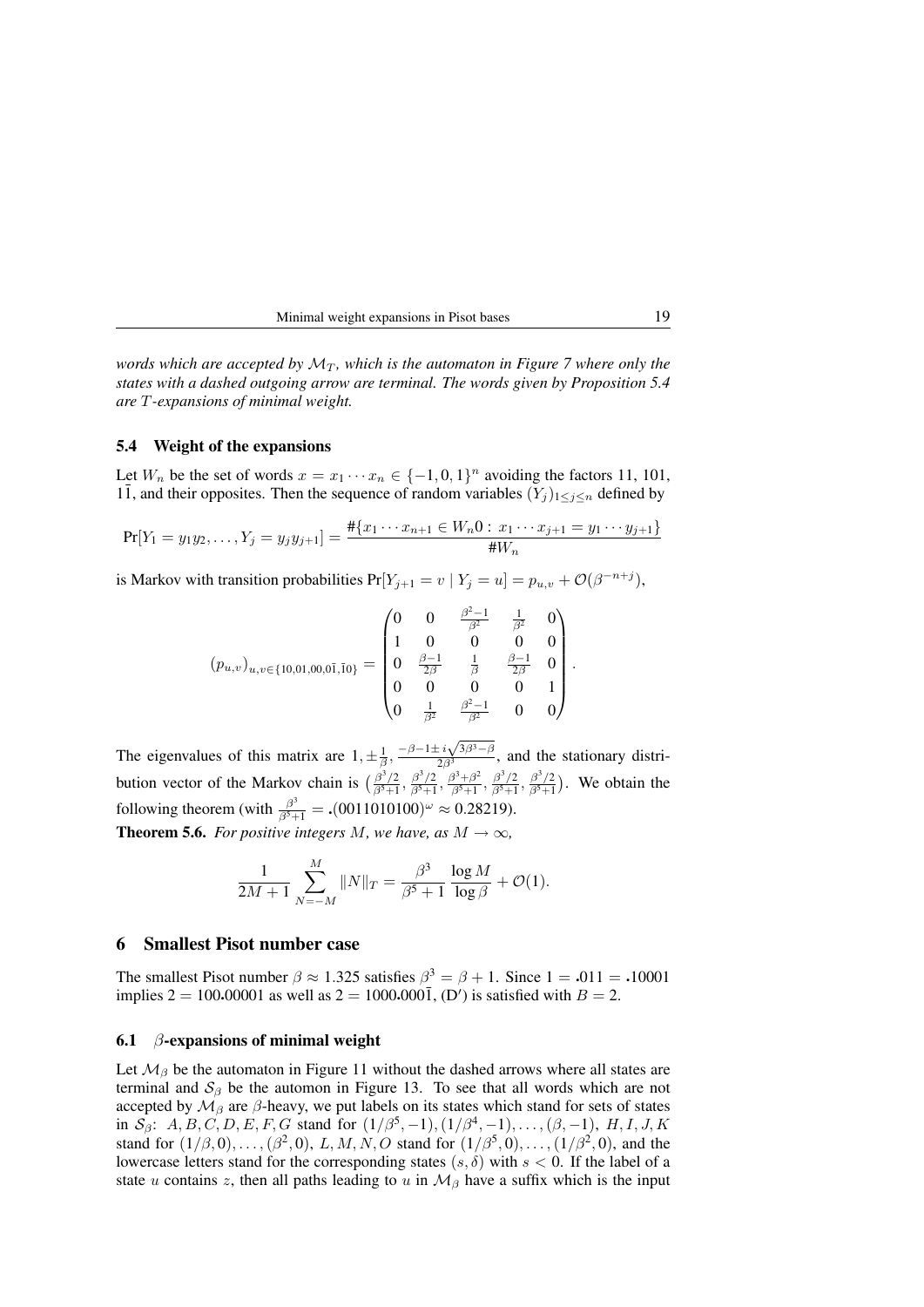



**Figure 11.** Automata  $\mathcal{M}_{\beta}$ ,  $\beta^3 = \beta + 1$ , and  $\mathcal{M}_S$ .

of a path in  $S_\beta$  leading to z. This implies that the following lettter cannot be  $\bar{1}$  if the label of u contains one of the states  $B, C, \ldots, H$ . If it contains  $b, c, \ldots, h$ , then 1 is forbidden.

**Proposition 6.1.** *If*  $\beta$  *is the smallest Pisot number, then every*  $z \in \mathbb{R}$  *has a*  $\beta$ *-expansion of the form*  $z = y_1 \cdots y_k \cdot y_{k+1} y_{k+2} \cdots$  *with*  $y_j \in \{-1,0,1\}$  *such that*  $y_1 y_2 \cdots$  *avoids the set*  $X = \{10^61, 10^k1, 10^k1, 0 \le k \le 5$ , *and their opposites*}*. If*  $z \in \mathbb{Z}[\beta] = \mathbb{Z}[\beta^{-1}]$ *, then this expansion is unique up to leading zeros.*

The expansion is provided by the transformation

$$
\tau: \left[\frac{-\beta^3}{\beta^2+1}, \frac{\beta^3}{\beta^2+1}\right) \to \left[\frac{-\beta^3}{\beta^2+1}, \frac{\beta^3}{\beta^2+1}\right), \quad \tau(x) = \beta x - \left\lfloor \frac{\beta^2+1}{2\beta^2}x + \frac{1}{2} \right\rfloor
$$

since  $\tau \left[ \frac{\beta^2}{\beta^2 + 1} \right]$  $\frac{\beta^2}{\beta^2+1}, \frac{\beta^3}{\beta^2+1}$  $\frac{\beta^3}{\beta^2+1}\big)=\big[\frac{\beta^3}{\beta^2+1}-1, \frac{\beta^4}{\beta^2+1}-1\big)=\big[-\frac{1/\beta^3}{\beta^2+1}\big]$  $\frac{1/\beta^3}{\beta^2+1}, \frac{1/\beta^4}{\beta^2+1}$  $\frac{1/\beta^2}{\beta^2+1}$ ). The word avoiding X with maximal value is  $(10^7)^{\omega}$ ,  $(10^7)^{\omega} = \frac{\beta^7}{(\beta^8 - 1)} = \frac{\beta^3}{(\beta^2 + 1)}$ .

**Remark 6.2.** The transformation  $\tau(z) = \beta z - \left\lfloor \frac{1}{\beta} z + \frac{1}{2} \right\rfloor$  on  $\left[ -\frac{\beta^2}{2} \right]$  $\frac{\beta^2}{2}, \frac{\beta^2}{2}$  $\frac{3^2}{2}$ ) provides a unique expansion avoiding  $10^6$ <sup>T</sup> instead of  $10^6$ 1.

If x is a word accepted by  $\mathcal{M}_{\beta}$ , then there exists a path in the transducer  $\mathcal{N}_{\beta}$  in Figure 14 going from  $(0,0;0)$  to a state  $(0,0;w)$  with input  $00x0<sup>5</sup>$  and output of the same weight. Since an automaton where all outputs avoiding the factors given by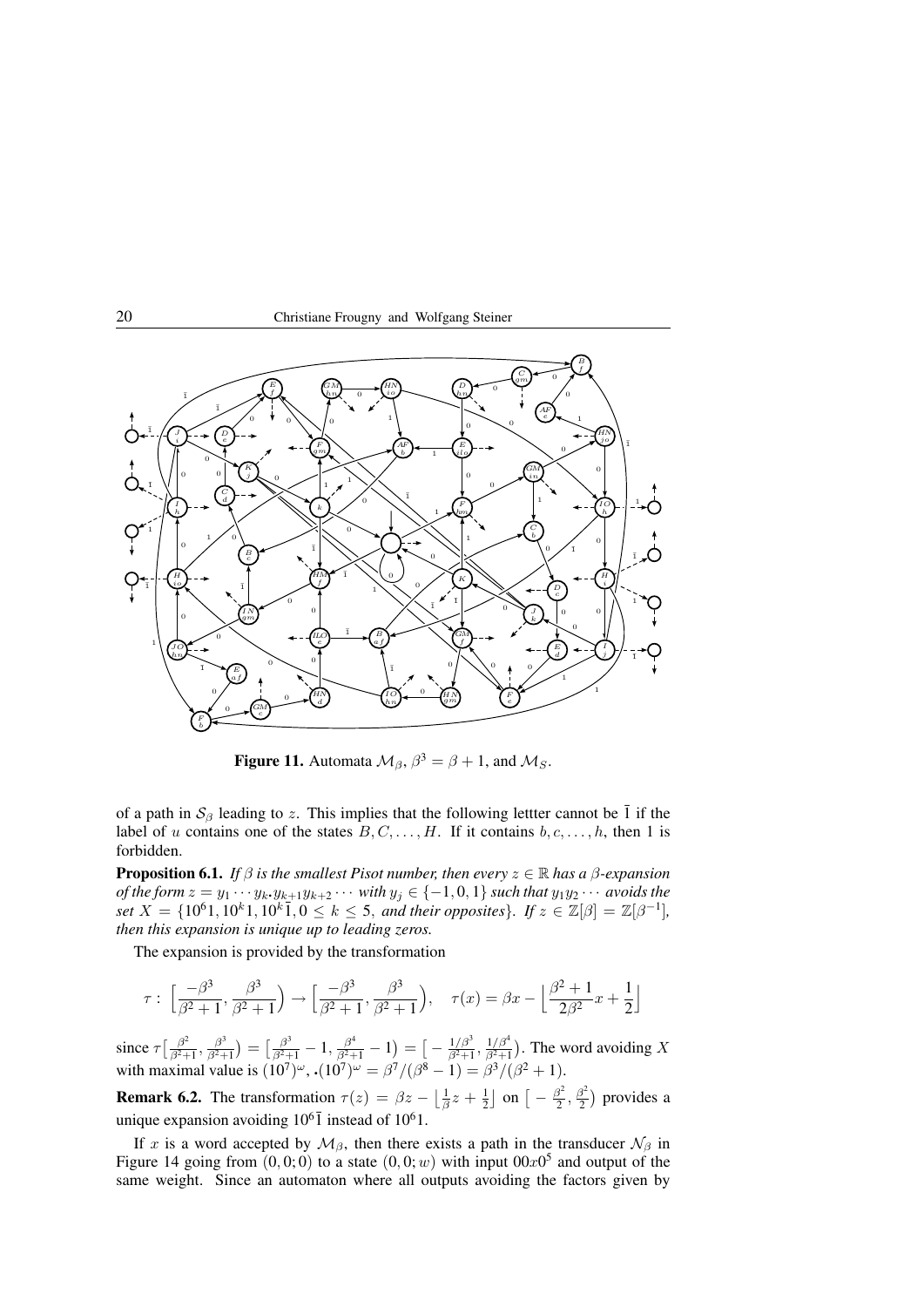



Figure 12. Compact representation of  $\mathcal{M}_{\beta}$ .

Proposition 6.1 would be very large, we decided to draw a smaller automaton and to split up the states  $(s, \delta)$  into states  $(s, \delta; w)$  only in the sets  $Q_u$  and  $Q'_u$ .

$$
Q_0 = Q'_0 = \{(0,0;0), (1,1;\overline{1}), (-1,1;1), (\beta,1;\overline{10}), (-\beta,1;10)\}
$$
  
\n
$$
Q_1 = \{(0,0;1), (1,-1;0), (-1/\beta^4,0;10), (-1/\beta,0;10^2)\}
$$
  
\n
$$
Q'_1 = \{(0,0;1), (1,-1;0), (-1/\beta^4,0;\overline{10^2}), (-1/\beta,0;\overline{10})\}
$$
  
\n
$$
Q_{10} = \{(0,0;10), (1/\beta^4,0;1), (\beta,-1;0), (-1/\beta^3,0;10^2), (-1,0;10^3)\}
$$
  
\n
$$
Q'_{10} = \{(0,0;10), (1/\beta^4,0;1), (\beta,-1;0), (-1/\beta^3,0;\overline{10^3}), (-1,0;\overline{10^3})\}
$$
  
\n
$$
Q_{100} = \{(0,0;10^2), (1/\beta^3,0;10), (1/\beta,0;1), (-1/\beta^2,0;10^3), (-\beta,0;10^4)\}
$$
  
\n
$$
Q'_{100} = \{(0,0;10^2), (1/\beta^3,0;10), (1/\beta,0;1), (-1/\beta^2,0;\overline{10^4}), (-\beta,0;\overline{10^3})\}
$$
  
\n
$$
Q_{101} = Q'_{101} = \{(0,0;10^3), (1/\beta^2,0;10^2), (1,0;10), (-1/\beta,0;10^4)\}
$$
  
\n
$$
Q_{101} = Q'_{101} = \{(0,0;10^4), (1/\beta,0;10^3), (-1,0;10^5)\}
$$
  
\n
$$
Q_{102} = Q'_{103} = \{(0,0;10^5), (1,0;10^4), (-\beta,0;10^6)\}
$$
  
\n
$$
Q_{104} = Q'_{105} = \{(0,0;10^6), (\beta,0;10^5), (-\beta^2,0;0), (-1/\beta,1;\overline{1})\}
$$
  
\n
$$
Q_{101} = Q'
$$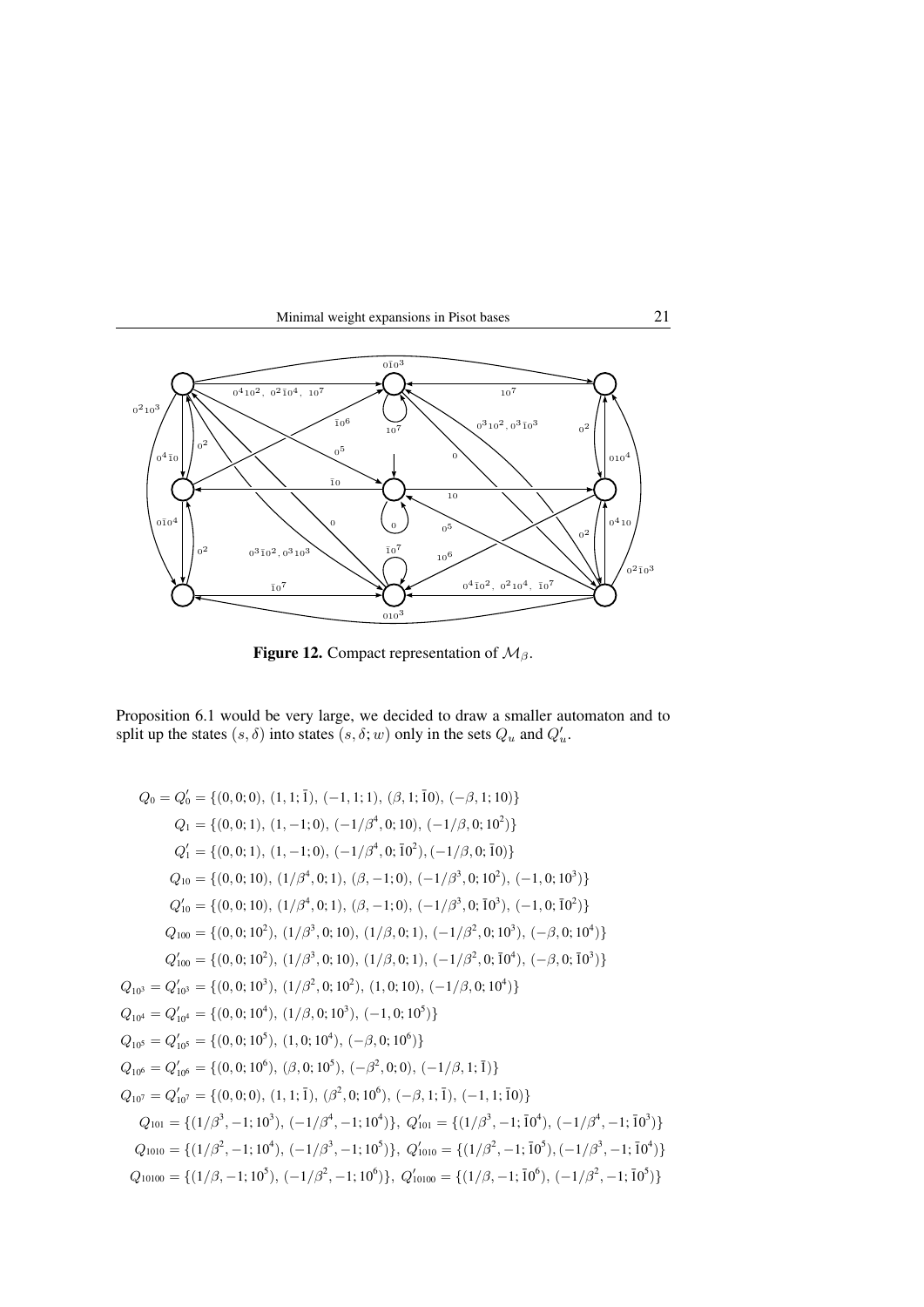



**Figure 13.** The relevant part of  $\mathcal{S}_{\beta}(1)$ ,  $\beta^3 = \beta + 1$ .

$$
Q_{1010^3} = \{(1, -1; 10^6), (-1/\beta, -1; 0), (1/\beta^5, 0; \bar{1})\}
$$
  
\n
$$
Q'_{1010^3} = \{(1, -1; 0), (-1/\beta, -1; \bar{10}^6), (0, 0; 1)\}
$$
  
\n
$$
Q_{1010^4} = \{(\beta, -1; 0), (-1, -1; 0), (0, 0; \bar{1}), (1/\beta^4, 0; \bar{10})\}
$$
  
\n
$$
Q'_{1010^4} = \{(\beta, -1; 0), (-1, -1; 0), (0, 0; 10), (1/\beta^4, 0; 1)\}
$$
  
\n
$$
Q_{1010^5} = \{(1/\beta, 0; 1), (-\beta, -1; 0), (-1/\beta^4, 0; \bar{1}), (0, 0; \bar{10}), (1/\beta^3, 0; \bar{10}^2)\}
$$
  
\n
$$
Q'_{1010^5} = \{(1/\beta, 0; 1), (-\beta, -1; 0), (-1/\beta^4, 0; \bar{1}), (0, 0; 10^2), (1/\beta^3, 0; 10)\}
$$
  
\n
$$
Q_{1010^6} = \{(1, 0; 10), (-1/\beta, 0; \bar{1}), (-1/\beta^3, 0; \bar{10}), (0, 0; \bar{10}^2), (1/\beta^2, 0; \bar{10}^3)\}
$$
  
\n
$$
Q'_{1010^6} = \{(1, 0; 10), (-1/\beta, 0; \bar{1}), (-1/\beta^3, 0; \bar{10}), (0, 0; 10^3), (1/\beta^2, 0; 10^2)\}
$$
  
\n
$$
Q_{10010} = \{(1/\beta^5, -1; 10^4), (-1/\beta, -1; 10^5)\}, Q'_{10010} = \{(1/\beta^5, -1; \bar{10}^5), (-1/\beta, -1; \bar{10}^4)\}
$$
  
\n
$$
Q_{100100} = \{(1/\beta^4, -1; 10^5), (-1, -1; 10^6)\
$$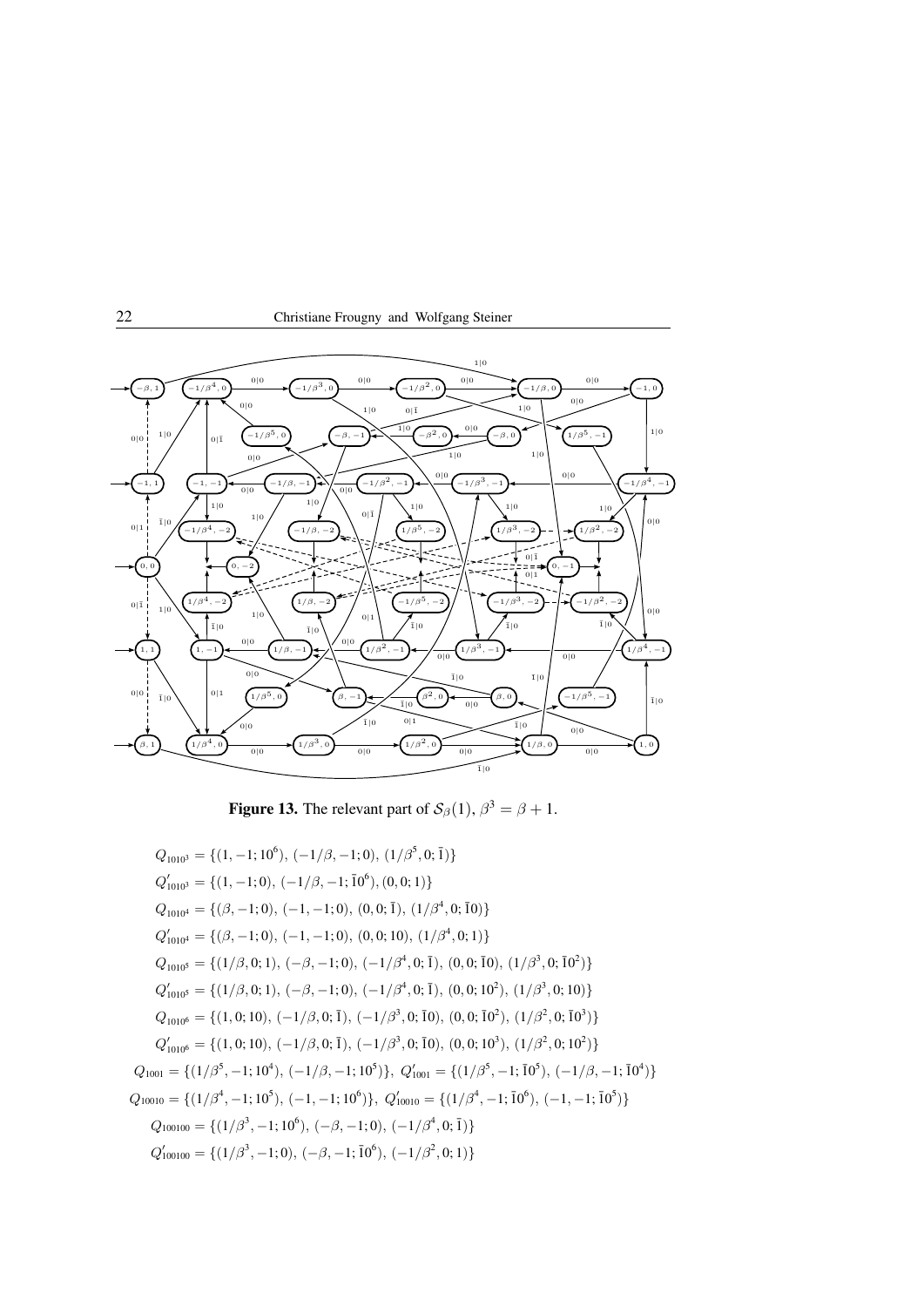



**Figure 14.** Transducer  $\mathcal{N}_{\beta}$  normalizing  $\beta$ -expansions of minimal weight,  $\beta^3 = \beta + 1$ .

$$
Q_{10010^3} = \{ (1/\beta^2, -1; 0), (-1/\beta, 0; \bar{1}), (-1/\beta^3, 0; \bar{1}0) \}
$$
  
\n
$$
Q'_{10010^3} = \{ (1/\beta^2, -1; 0), (-1/\beta, 0; 10), (-1/\beta^3, 0; 1) \}
$$
  
\n
$$
Q_{10010^4} = \{ (1/\beta, -1; 0), (-1/\beta^5, 0; 1), (-1, 0; \bar{1}0), (-1/\beta^2, 0; \bar{1}0^2) \}
$$
  
\n
$$
Q'_{10010^4} = \{ (1/\beta, -1; 0), (-1/\beta^5, 0; 1), (-1, 0; 10^2), (-1/\beta^2, 0; 10) \}
$$
  
\n
$$
Q_{1000\bar{1}} = \{ (1/\beta^4, -1; 10^2), (-1/\beta^5, -1; 10^3) \}, Q'_{1000\bar{1}} = \{ (1/\beta^4, -1; \bar{1}0^3), (-1/\beta^5, -1; \bar{1}0^2) \}
$$

If  $u \stackrel{a}{\to} v$  is a transition in  $\mathcal{M}_{\beta}$ , then we have  $Q_u \stackrel{a}{\to} Q_v$  or  $Q_u \stackrel{a}{\to} Q'_v$ , and  $Q'_u \stackrel{a}{\to} Q_v$ or  $Q'_u \stackrel{a}{\rightarrow} Q'_v$ , where  $Q \stackrel{a}{\rightarrow} R$  now means that for every  $(s', \delta'; w') \in R$  there exists  $(s, \delta; w) \in Q$  such that  $(s, \delta) \stackrel{a|b}{\longrightarrow} (s', \delta')$  is a transition in  $\mathcal{N}_{\beta}$  and  $w \stackrel{b}{\rightarrow} w'$  is allowed. The allowed transitions  $w \stackrel{b}{\rightarrow} w'$  are  $0 \stackrel{1}{\rightarrow} 1$ ,  $\overline{10^6} \stackrel{1}{\rightarrow} 1$ ,  $10^k \stackrel{0}{\rightarrow} 10^{k'}$  with  $k' \leq k+1$ ,  $10^k \stackrel{0}{\rightarrow} 10^{k'}$  with  $k' \leq k$ ,  $10^6 \stackrel{0}{\rightarrow} 0$ ,  $0 \stackrel{0}{\rightarrow} w'$  for all w' and the opposites. This implies that if x labels a path leading to u in  $M_{\beta}$ , then there exists paths with input 00x and output avoiding the set X given by Proposition 6.1 leading to all states in  $Q_u$  or to all states in  $Q'_u$ , and we obtain the following theorem.

Theorem 6.3. *If* β *is the smallest Pisot number, then the set of* β*-expansions of minimal weight in* {−1,0,1}<sup>\*</sup> *is recognized by the finite automaton*  $M<sub>β</sub>$  *of Figure 11* (*without the dashed arrows) where all states are terminal.*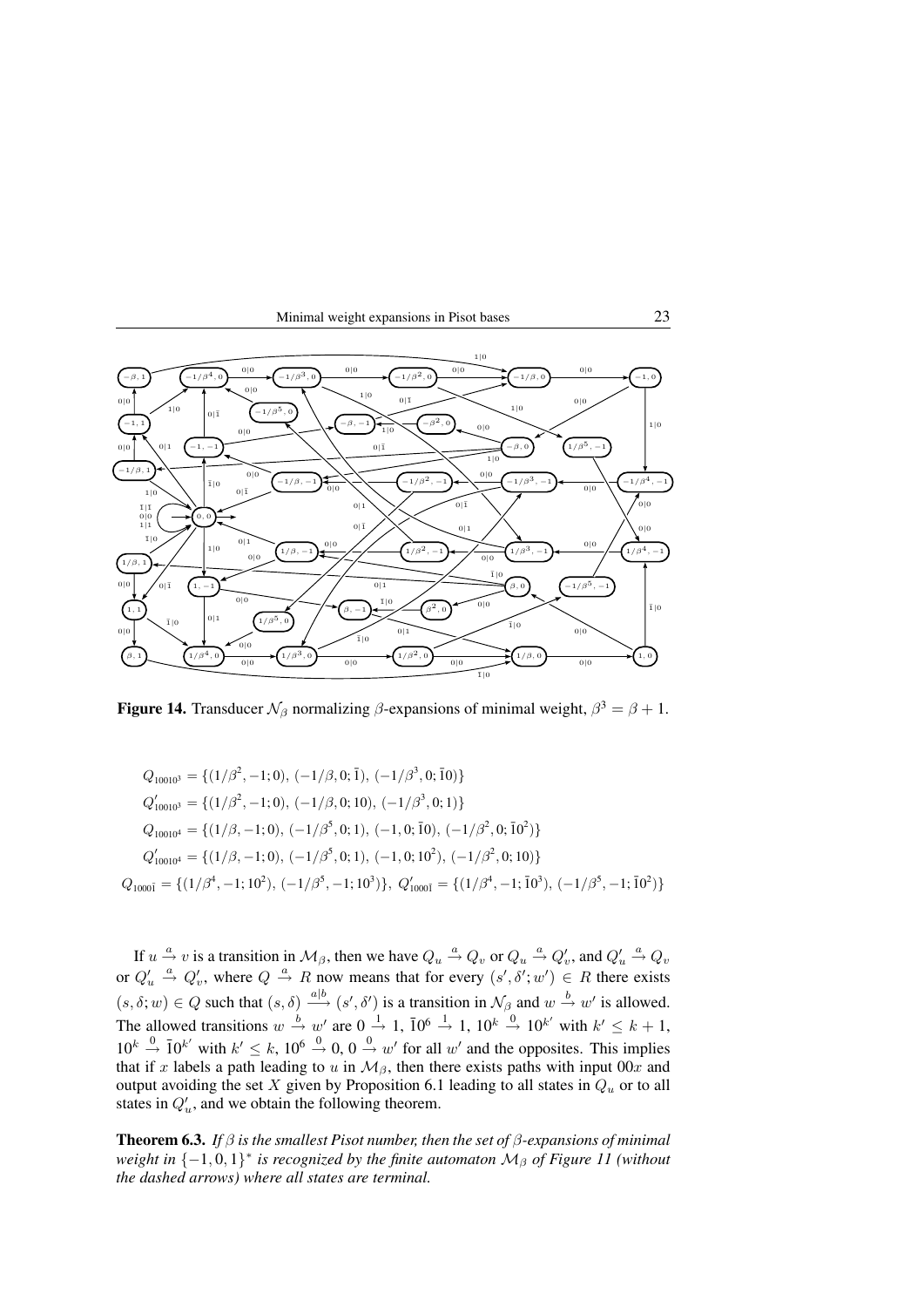# 6.2 Branching transformation

In the case of the smallest Pisot number  $\beta$ , it is easy to see that the maximal interval for the digit 1 is  $[.(010^6)^\omega, .1(0^510^2)^\omega]$ , with  $.(010^6)^\omega = \frac{\beta^2}{\beta^2}$  $\frac{\beta^2}{\beta^2+1}$  and  $\boldsymbol{.}1(0^510^2)^\omega = \frac{\beta^2+1/\beta}{\beta^2+1}$  $\frac{+1/\rho}{\beta^2+1}$ . The corresponding branching transformation and expansions are given in Figure 15.



**Figure 15.** Branching transformation and corresponding automaton,  $\beta^3 = \beta + 1$ .

### 6.3 Integer expansions

Let  $(S_n)_{n\geq 0}$  be a linear numeration system associated with the smallest Pisot number  $\beta$  which is defined as follows:

$$
S_0 = 1
$$
,  $S_1 = 2$ ,  $S_2 = 3$ ,  $S_3 = 4$ ,  $S_n = S_{n-2} + S_{n-3}$  for  $n \ge 4$ .

Note that we do not choose the canonical numeration system associated with the smallest Pisot number, which is defined by  $U_0 = 1, U_1 = 2, U_2 = 3, U_3 = 4, U_4 = 5, U_n = 1$  $U_{n-1} + U_{n-5}$  for  $n \ge 5$ , since  $U_n = U_{n-2} + U_{n-3}$  holds only for  $n \equiv 1 \mod 3$ ,  $n \ge 4$ .

For every  $x \in \mathbb{Z}^*$ , there exists  $y \in \{-1,0,1\}^*$  with  $x \sim_S y$ ,  $||y|| \leq ||x||$  since  $2\sim_S 10$ ,  $20\sim_S 1000$ ,  $200\sim_S 1010$ ,  $20^3\sim_S 10100$ ,  $20^4\sim_S 100100$ ,  $20^5\sim_S 1010^4$ ,  $20^n \sim_S 10^6 10^{n-5}$  for  $n \ge 6$ .

**Proposition 6.4.** *Every*  $N \in \mathbb{Z}$  has a unique representation  $N = \sum_{j=1}^{n} y_j S_{n-j}$  with  $y_1 \neq 0$  and  $y_1 \cdots y_n \in \{-1,0,1\}^*$  avoiding the set  $X = \{10^61, 10^k1, 10^k1, 0 \leq k \leq 5,$ and their opposites<sup>}</sup>, with the exception that  $10^61, 10^51, 10^5$ <sup> $\overline{1}$ </sup>,  $10^4$  $\overline{1}$  and their opposites *are possible suffixes of*  $y_1 \cdots y_n$ *.* 

As for the Fibonacci numeration system, this proposition is proved by considering  $g_n$ , the smallest positive integer with an expansion of length n starting with 1 avoiding these factors, and  $G_n$ , the largest integer of this kind. The representations of  $g_{n+1}$ and  $G_n$ ,  $n \geq 1$ , depending on the congruence class of n modulo 8 are given by the following table.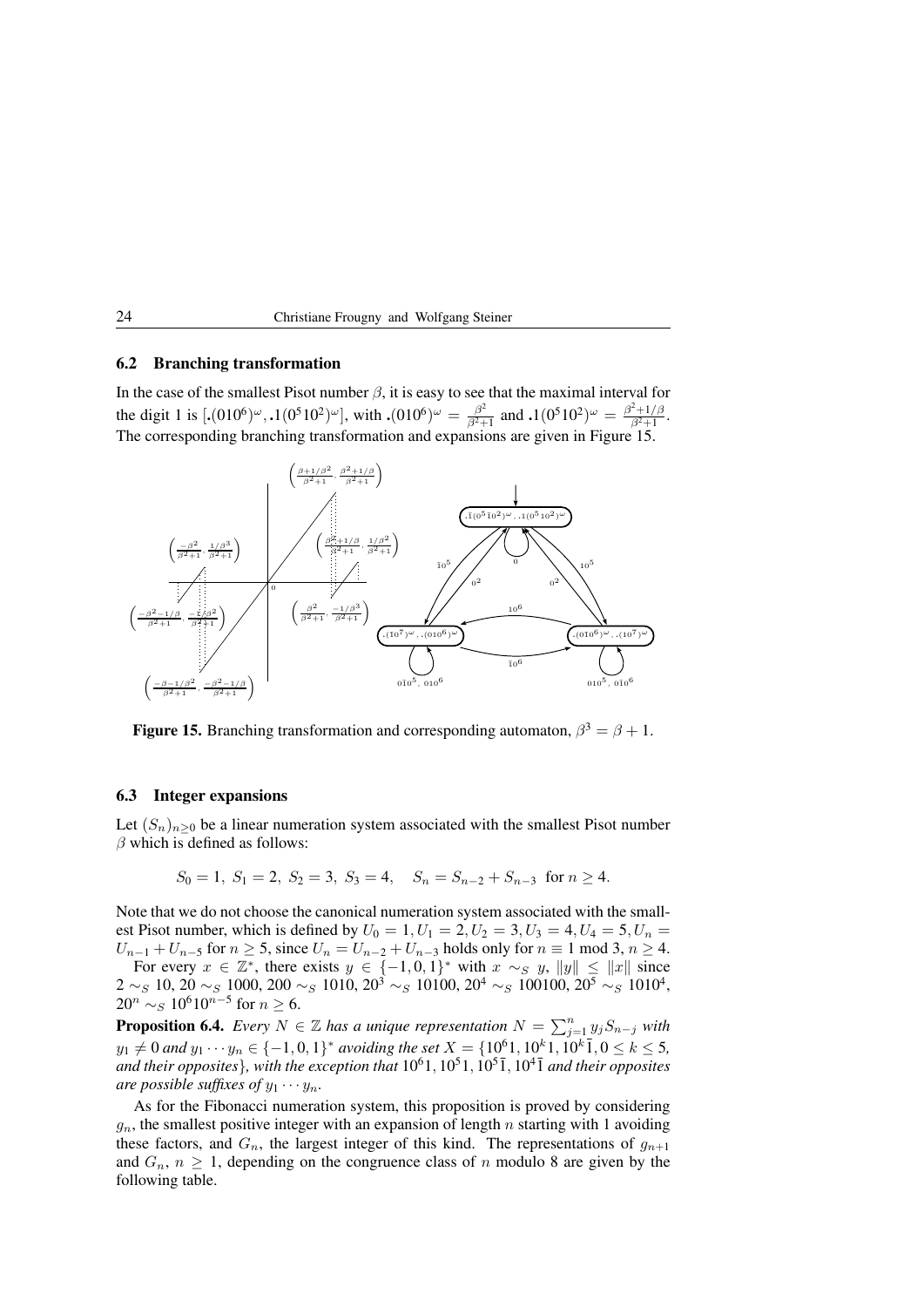| Minimal weight expansions in Pisot bases | 25 |
|------------------------------------------|----|
|------------------------------------------|----|

| $n \equiv j \mod 8$ | $g_{n+1}$                                      | $G_n$                   | $g_{n+1} - G_n$                                                 |
|---------------------|------------------------------------------------|-------------------------|-----------------------------------------------------------------|
| 1, 2, 3, 4          | $1(0^6\overline{1}0)^{n/8}$                    | $(10^7)^{n/8}$          | $1\bar{1}0^{j-1} \sim_S 1$                                      |
|                     | $1(0^6\overline{1}0)^{(n-5)/8}0^4\overline{1}$ | $(10^7)^{(n-5)/8}10^4$  | $1\bar{1}000\bar{1} \sim_S 1$                                   |
| 6                   | $1(0^6\overline{1}0)^{(n-6)/8}0^5\overline{1}$ | $(10^7)^{(n-6)/8}10^5$  | $1\overline{1}0000\overline{1} \sim_S 1\overline{1} \sim_S 1$   |
| 7                   | $1(0^6\overline{1}0)^{(n-7)/8}0^6\overline{1}$ | $(10^7)^{(n-7)/8}10^51$ | $1\overline{1}00000\overline{2} \sim_S 10\overline{2} \sim_S 1$ |
| $\theta$            | $1(0^6\overline{1}0)^{n/8}$                    | $(10^7)^{n/8-1}10^61$   | $1\bar{1}00000\bar{1}\bar{1} \sim_S 10\bar{1}\bar{1} \sim_S 1$  |

For the calculation of  $g_{n+1}-G_n$  we have used  $S_n-S_{n-1}-S_{n-7}=S_{n-5}-S_{n-7}=S_{n-8}$ for  $n \geq 9$ . In the rest of the section, we prove the following theorem.

**Theorem 6.5.** *The set of S-expansions of minimal weight in*  $\{-1,0,1\}^*$  *is recognized by*  $M_s$ , which is the automaton in Figure 11 including the dashed arrows. The words *given by Proposition 6.4 are* S*-expansions of minimal weight.*

Since  $S_n = S_{n-2} - S_{n-3}$  holds only for  $n \ge 4$  and not for  $n = 3$ , determining when  $x \sim_S y$  is more complicated than for  $\sim_F$  and  $\sim_T$ . If  $z = a_1 \cdots a_n$ . =  $m_3 m_2 m_1 a_n$ . then we have  $N = \sum_{j=1}^{n} a_j S_{n-j} = 4m_3 + 3m_2 + 2m_1 + a_n$ . We have to distinguish between different values of  $a_n$ .

If  $a_n = 0$ , we obtain  $N = 0$  if and only if  $m_2 = 2m'_2, m_1 = -2m_3 - 3m'_2$ , hence

$$
z = m_3(\beta^3 - 2\beta) + m_2'(2\beta^2 - 3\beta) = -m_3(\beta^4 - m_2'(1/\beta^4 + 1/\beta^7)).
$$

In particular,  $m_2' = 0, m_3 \in \{0, \pm 1\}$  implies  $N = 0$  if  $z \in \{0, \pm 1/\beta^4\}$ .

If  $a_n = 1$ , we obtain  $N = 0$  if and only if  $m_2 = 2m'_2 - 1$ ,  $m_1 = -2m_3 - 3m'_2 + 1$ , hence

$$
z = m_3(\beta^3 - 2\beta) + m_2'(2\beta^2 - 3\beta) - \beta^2 + \beta + 1 = -m_3(\beta^4 - m_2'(1/\beta^4 + 1/\beta^7) + 1/\beta^2.
$$

In particular,  $m_3 m_2' \in \{00, \overline{1}1, 01\}$  provides  $N = 0$  if  $z \in \{1/\beta^2, 1/\beta^3, 1/\beta^5\}$ .

If  $a_n = 2$ , then  $m_3m_2m_1 \in \{00\overline{1}, 101\}$  provides  $N = 0$  if  $z \in \{2 - \beta, 1\}$ .

We have  $x_1 \cdots x_n \sim_S y_1 \cdots y_n$  if the corresponding path in  $\mathcal{R}_{\beta}(1)$  ends in a state z corresponding to  $a_n = x_n - y_n$  (or in  $-z$ ,  $a_n = y_n - x_n$ ).

It is easy to see that 11, 10 $\overline{1}$  and their opposites are strongly S-heavy. Therefore x1 is strongly S-heavy if x is the input of a path in  $S_\beta$  leading to  $(-1/\beta^4, -1)$ . The same is true for the states  $(-1/\beta^3, -1), \ldots, (-1, -1)$  because of the following transitions leading to terminal states in  $S_F$ :

•  $(-1/\beta^3, -1) \stackrel{1|0}{\longrightarrow} (1/\beta^3, -2) \stackrel{0|1}{\longrightarrow} (-1/\beta^3, -1);$  $\left(-1/\beta^3,-1\right)\stackrel{1|0}{\longrightarrow}\left(1/\beta^3,-2\right)\stackrel{0|0}{\longrightarrow}\stackrel{0|1}{\longrightarrow}\left(-1/\beta^5,-1\right)\stackrel{0|0}{\longrightarrow}\left(-1/\beta^4,-1\right);$  $(-1/\beta^3, -1) \xrightarrow{10} (1/\beta^3, -2) \xrightarrow{0} \xrightarrow{0} \xrightarrow{0} \xrightarrow{0} (0, -1)$ •  $(-1/\beta^2, -1)$   $\stackrel{1|0}{\longrightarrow} (1/\beta^5, -2)$   $\stackrel{0|0}{\longrightarrow} (1/\beta^4, -2)$   $\stackrel{0|1}{\longrightarrow} (-1/\beta^3, -1);$  $(-1/\beta^2, -1) \stackrel{1|0}{\longrightarrow} \stackrel{0|0}{\longrightarrow} \stackrel{0|0}{\longrightarrow} (1/\beta^3, -2)$  can be continued as above •  $(-1/\beta, -1) \stackrel{1|\bar{1}}{\longrightarrow} (1, -1); (-1/\beta, -1) \stackrel{1|0}{\longrightarrow} (0, -2)$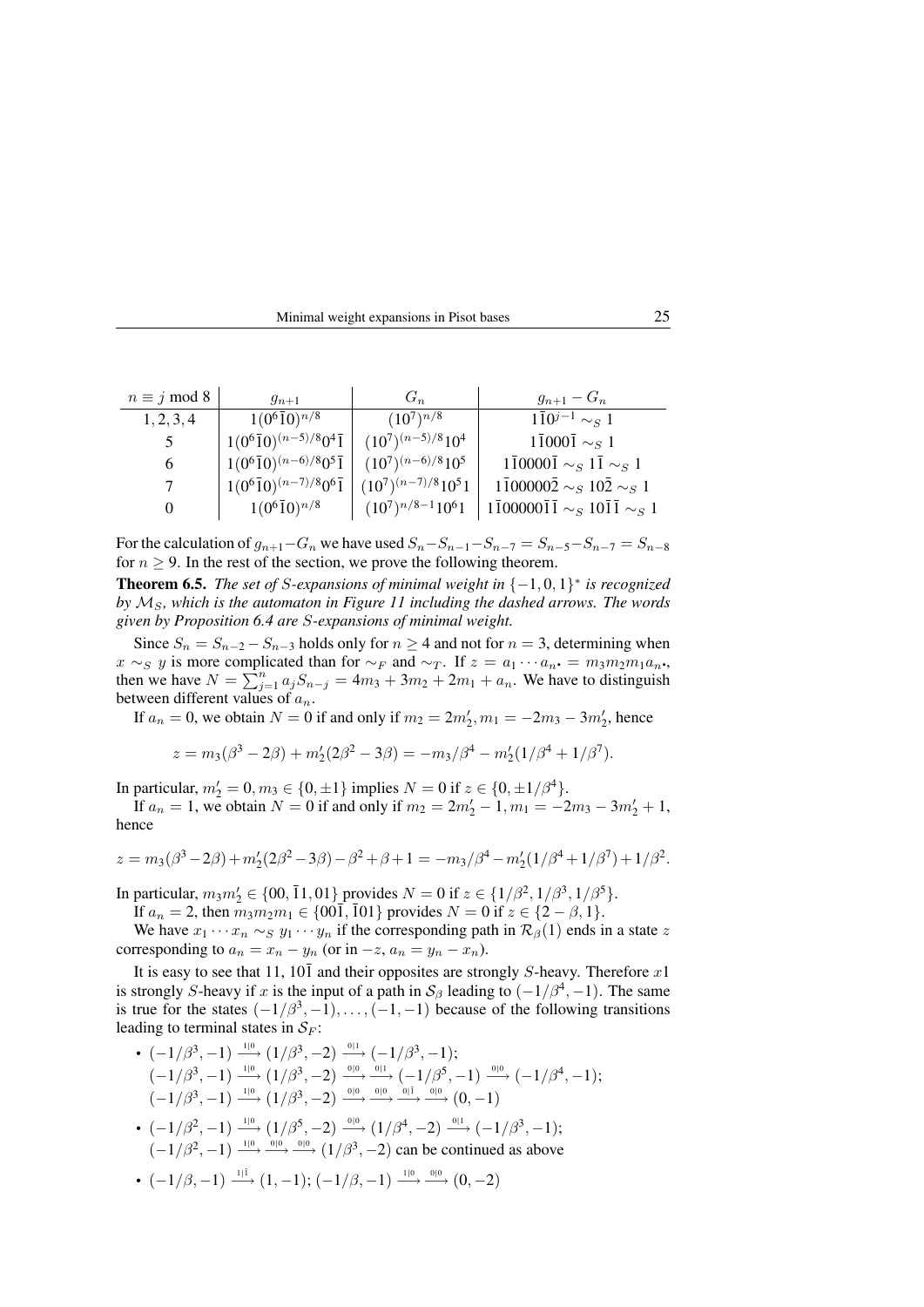• 
$$
(-1,-1) \xrightarrow{1 \mid 1}
$$
  $(2-\beta,-1)$ ;  $(-1,-1) \xrightarrow{1 \mid 0}$   $\xrightarrow{0 \mid 1}$   $(1/\beta^2,-1)$ ;  
 $(-1,-1) \xrightarrow{1 \mid 0}$   $\xrightarrow{0 \mid 0}$   $(-1/\beta^3,-2)$  can be continued as above

For  $(-\beta, -1)$ , we can assume that the incoming transition is  $(-1, -1) \xrightarrow{0} (-\beta, -1)$ since we already know that 11 is strongly S-heavy. With  $(-1, -1) \stackrel{0|1}{\longrightarrow} (1/\beta^2, -1)$ ,  $(-\beta, -1) \stackrel{1|\bar{1}}{\longrightarrow} \frac{0|0}{\longrightarrow} (1/\beta^4, -1), (-\beta, -1) \stackrel{1|0}{\longrightarrow} \frac{0|\bar{1}-0|}{\longrightarrow} (0, -1),$  we obtain that these x1 are strongly S-heavy as well. If x is the input of a path in  $S_\beta$  ending in  $(-1/\beta, 0)$ , then  $x10^j$  is S-heavy for  $j \ge 1$ , but not necessarily for  $j = 0$ , e.g. 10001 is not S-heavy.

In other words, if the label of a state in Figure 11 contains a letter  $b, c, d, e, f, g$ , then the following letter cannot be 1. The same is true if it contains  $h$ , except if the following letter is the last letter of the word. For the last letter we have other restrictions: Because of  $(-1/\beta^4, 0) \stackrel{10}{\longrightarrow} (1/\beta^2, -1), (-1/\beta^3, 0) \stackrel{10}{\longrightarrow} (1/\beta^3, -1),$  $(-1/\beta^2, 0) \stackrel{1|0}{\longrightarrow} (1/\beta^5, -1)$ , it cannot be 1 if the state contains m, n, o. By symmetry, the last letter cannot be −1 if the label contains a corresponding capital letter. With  $(\pm 1/\beta^5, -1) \stackrel{0|0}{\longrightarrow} (\pm 1/\beta^4, -1)$ , the last letter cannot be 0 if the label contains a or A.

Therefore all words which are not accepted by  $\mathcal{M}_S$ , which is the automaton in Figure 11 including the dashed arrows, are S-heavy. It remains to show that for every terminal transition  $u \stackrel{a}{\rightarrow} v$  in  $\mathcal{M}_S$ , there exists transitions  $q \stackrel{a|b}{\rightarrow} r$ ,  $q' \stackrel{a|b'}{\rightarrow} r'$  with  $q \in Q_u$ ,  $q' \in Q'_u$ , leading to terminal states, with output satisfying the conditions of Proposition 6.4. We provide this transition in case that it is not of the form  $(0,0; w) \stackrel{a|a}{\longrightarrow} (0,0)$ .

$$
10^2 10^4 \xrightarrow{\circ} 1: (-1/\beta^5, 0; 1) \xrightarrow{\circ} (-1/\beta^4, 0)
$$
  
\n
$$
101 \xrightarrow{\circ} 1010: (-1/\beta^4, -1; 10^4) \xrightarrow{\circ} (1/\beta^2, 0), (1/\beta^3, -1; \bar{10}^4) \xrightarrow{\circ} (-1/\beta^3, 0)
$$
  
\n
$$
1010 \xrightarrow{\circ} 1010^2: (-1/\beta^3, -1; 10^5) \xrightarrow{\circ} (1/\beta^3, 0), (1/\beta^2, -1; \bar{10}^5) \xrightarrow{\circ} (-1/\beta^5, 0)
$$
  
\n
$$
1010^2 \xrightarrow{\circ} 1010^3: (-1/\beta^2, -1; 10^6) \xrightarrow{\circ} (1/\beta^5, 0), (-1/\beta^2, -1; \bar{10}^5) \xrightarrow{\circ} (1/\beta^5, 0)
$$
  
\n
$$
1010^3 \xrightarrow{\circ} 1010^4: (1/\beta^5, 0; \bar{1}) \xrightarrow{\circ} (1/\beta^4, 0)
$$
  
\n
$$
10^2 10 \xrightarrow{\circ} 10^2 10^2: (1/\beta^4, -1; 10^5) \xrightarrow{\circ} (-1/\beta^2, 0), (1/\beta^4, -1; \bar{10}^6) \xrightarrow{\circ} (-1/\beta^2, 0)
$$
  
\n
$$
10^2 10^2 \xrightarrow{\circ} 10^2 10^3: (1/\beta^3, -1; 10^6) \xrightarrow{\circ} (-1/\beta^3, 0), (1/\beta^3, -1; 0) \xrightarrow{\circ} (-1/\beta^3, 0)
$$
  
\n
$$
10^2 10^3 \xrightarrow{\circ} 10^2 10^4: (1/\beta^2, -1; 0) \xrightarrow{\circ} (-1/\beta^5, 0)
$$
  
\n
$$
10^3 \xrightarrow{\circ} 10^3 1: (-1/\beta, 0; 10^4) \xrightarrow{\text{1} \bar{1}} (1, 0)
$$
  
\n
$$
10^4 \xrightarrow{\text{1} \bar{1}} 10^4 1
$$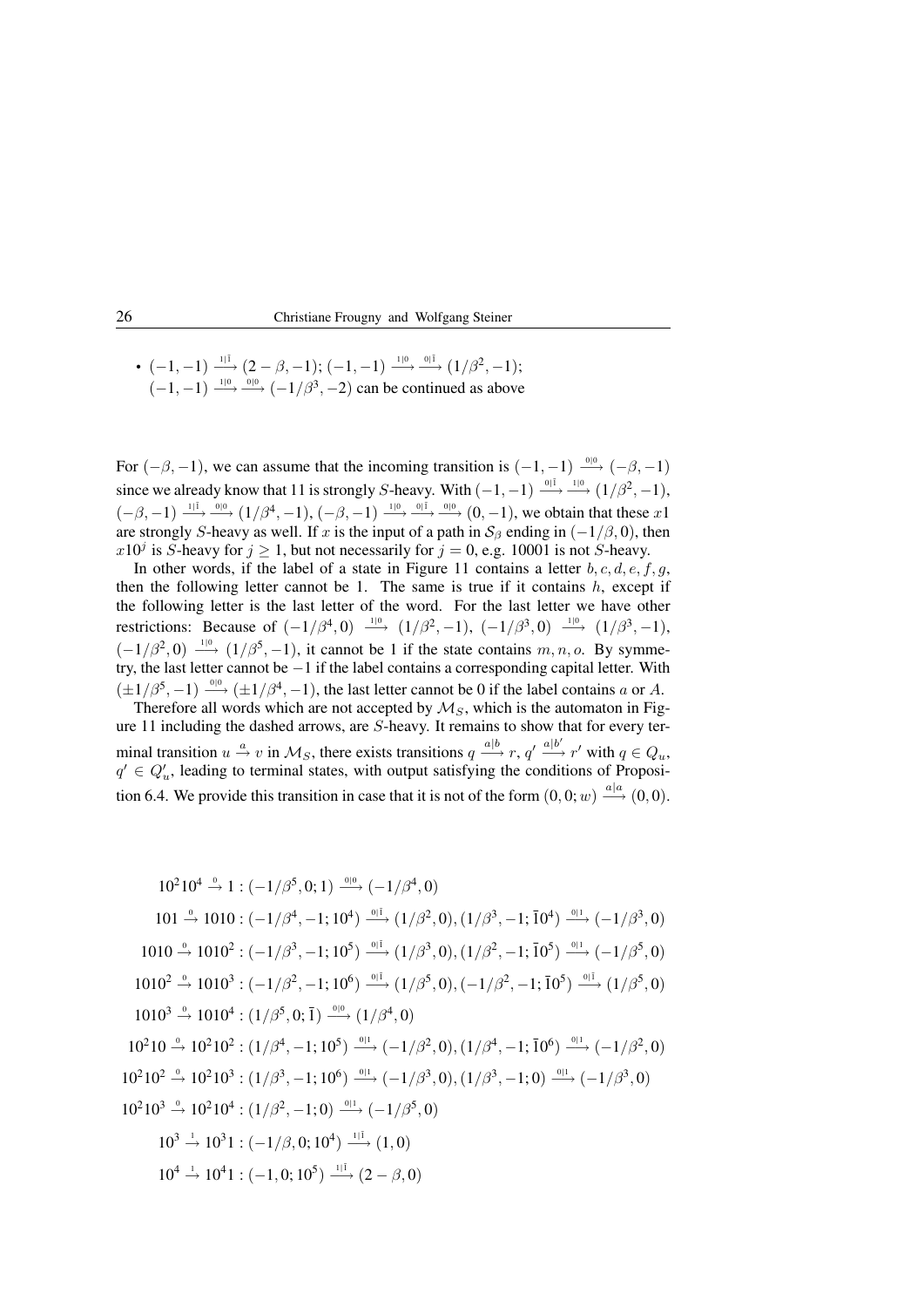| Minimal weight expansions in Pisot bases |  |
|------------------------------------------|--|
|------------------------------------------|--|

### 6.4 Weight of the expansions

Let  $W_n$  be the set of words  $x = x_1 \cdots x_n \in \{-1,0,1\}^n$  avoiding the factors given by Proposition 6.4. Then the sequence of random variables  $(Y_j)_{1 \leq j \leq n}$  defined by

 $Pr[Y_1 = y_1 \cdots y_7, \ldots, Y_i = y_i \cdots y_{i+6}]$  $=$  #{ $x_1 \cdots x_{n+6} \in W_n 0^6 : x_1 \cdots x_{j+6} = y_1 \cdots y_{j+6}$ }/# $W_n$ 

is Markov with transition probabilities  $Pr[Y_{j+1} = v \mid Y_j = u] = p_{u,v} + \mathcal{O}(\beta^{-n+j}),$ 

$$
(p_{u,v})_{u,v \in \{10^6,\dots,0^61,0^7,0^6\bar{1},\dots,\bar{10}^6\}} = \begin{pmatrix} 0 & \cdots & 0 & \frac{2}{\beta^3} & \frac{1}{\beta^7} & 0 & \cdots & 0 \\ 1 & \ddots & \vdots & 0 & 0 & \vdots & \vdots \\ 0 & \ddots & \ddots & \vdots & \vdots & \vdots & \vdots & \vdots \\ \vdots & \ddots & 1 & 0 & 0 & 0 & \vdots & \vdots \\ \vdots & \ddots & 1 & 0 & 0 & 0 & 1 & \ddots & \vdots \\ \vdots & \vdots & \vdots & \vdots & \vdots & \ddots & \ddots & 0 \\ \vdots & \vdots & \vdots & \vdots & \vdots & \ddots & \ddots & 0 \\ \vdots & \vdots & 0 & 0 & \vdots & \ddots & 1 \\ 0 & \cdots & 0 & \frac{1}{\beta^7} & \frac{2}{\beta^3} & 0 & \cdots & \cdots & 0 \end{pmatrix}.
$$

The left eigenvector to the eigenvalue 1 of this matrix is  $\frac{1}{14+4\beta^2}(1,\ldots,1,4\beta^2,1,\ldots,1)$ , and we obtain the following theorem (with  $\frac{1}{7+2\beta^2} \approx 0.09515$ ).

**Theorem 6.6.** *For positive integers M*, we have, as  $M \to \infty$ ,

$$
\frac{1}{2M+1} \sum_{N=-M}^{M} ||N||_S = \frac{1}{7+2\beta^2} \frac{\log M}{\log \beta} + \mathcal{O}(1).
$$

### 7 Concluding remarks

Another example of a number  $\beta$  < 2 of small degree satisfying (D'), which is not studied in this article, is the Pisot number satisfying  $\beta^3 = \beta^2 + 1$ , with  $2 = 100.0000\overline{1}$ .

A question which is not approached in this paper concerns  $\beta$ -expansions of minimal weight restricted to alphabets which do not contain  $\{1 - B, \ldots, B - 1\}$ , in particular if  $\beta$  does not satisfy (D').

In view of applications to cryptography, we present a summary of the average minimal weight of representations of integers in linear numeration systems  $(U_n)_{n>0}$  associated with different  $\beta$ , with digits in  $A = \{0, 1\}$  or in  $A = \{-1, 0, 1\}$ .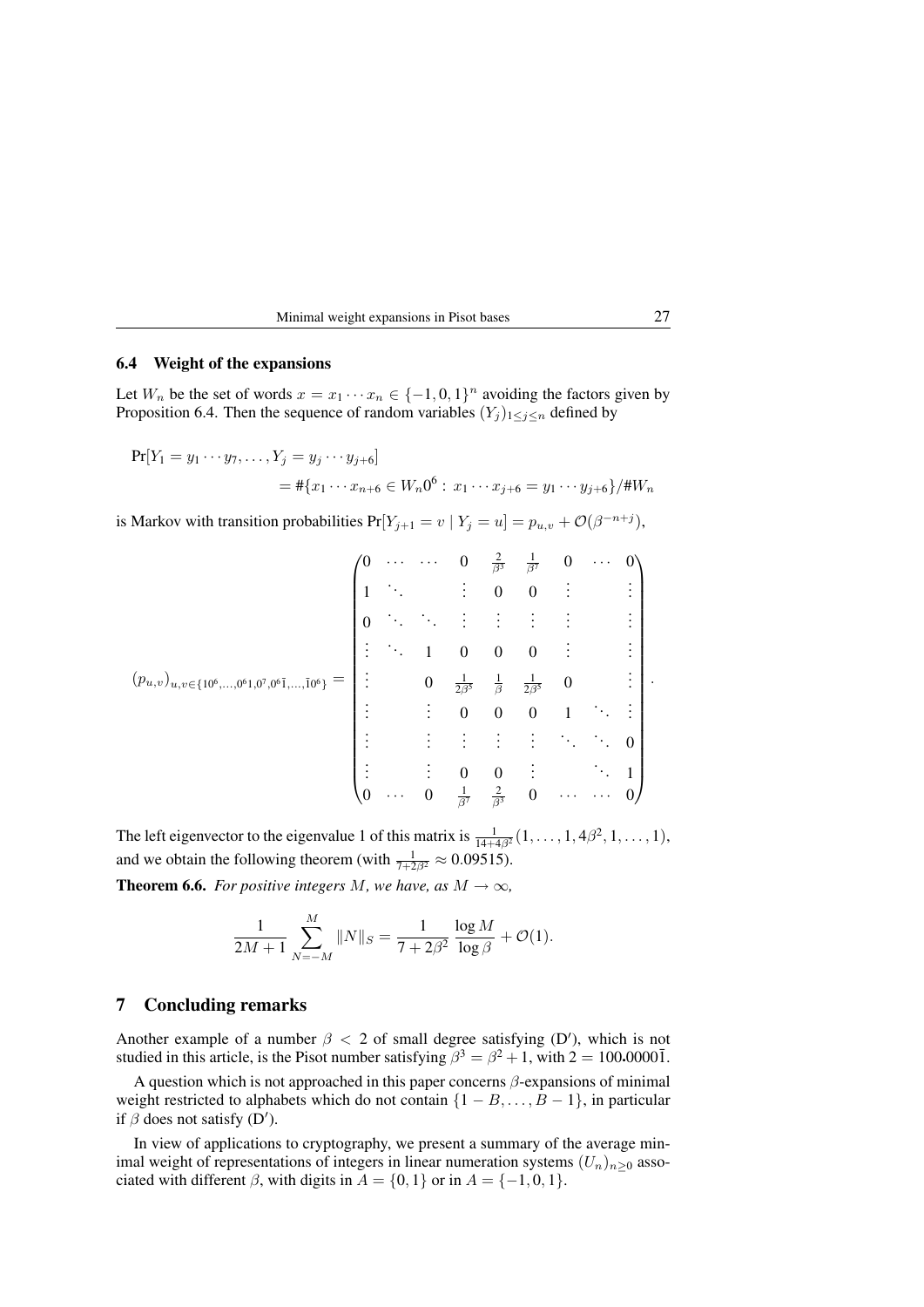| 28<br>Christiane Frougny and Wolfgang Steiner |  |
|-----------------------------------------------|--|
|-----------------------------------------------|--|

| $U_n$ | $\overline{A}$   | В                                                         | average $  N  _U$ for $N \in \{-M, \ldots, M\}$                |
|-------|------------------|-----------------------------------------------------------|----------------------------------------------------------------|
| $2^n$ | $\{0, 1\}$       |                                                           | $(\log_2 M)/2$                                                 |
| $2^n$ | $[-1, 0, 1]$     | ႒                                                         | $(\log_2 M)/3$                                                 |
| $F_n$ | $\{0, 1\}$       | $1+\sqrt{5}$                                              | $(\log_{\beta} M)/({\beta}^2+1) \approx 0.398 \log_2 M$        |
| $F_n$ | $\{-1,0,1\}$     | $1+\sqrt{5}$                                              | $(\log_\beta M)/5 \approx 0.288 \log_2 M$                      |
| $T_n$ |                  | $\left[ \{-1,0,1\} \right] \beta^3 = \beta^2 + \beta + 1$ | $(\log_{\beta} M)\beta^3/(\beta^5 + 1) \approx 0.321 \log_2 M$ |
|       | $S_n$   {-1,0,1} | $\beta^3 = \beta + 1$                                     | $(\log_{\beta} M)/(7 + 2\beta^2) \approx 0.235 \log_2 M$       |

If we want to compute a scalar multiple of a group element, e.g. a point  $P$  on an elliptic curve, we can choose a representation  $N = \sum_{j=0}^{n} x_j U_j$  of the scalar, compute  $U_jP$ ,  $0 \le j \le n$ , by using the recurrence of U and finally  $NP = \sum_{j=0}^n x_j (U_jP)$ . In the cases which we have considered, this amounts to  $n+\|N\|_U$  additions (or subtractions). Since  $n \approx \log_{\beta} N$  is larger than  $||N||_U$ , the smallest number of additions is usually given by a 2-expansion of minimal weight. (We have  $\log_{(1+\sqrt{5})/2} N \approx 1.44 \log_2 N$ ,  $\log_\beta N \approx 1.137 \log_2 M$  for the Tribonacci number,  $\log_\beta N \approx 2.465 \log_2 N$  for the smallest Pisot number.)

If however we have to compute several multiples  $NP$  with the same  $P$  and different  $N \in \{-M, \ldots, M\}$ , then it suffices to compute  $U_jP$  for  $0 \le j \le n \approx \log_\beta M$  once, and do  $||N||_U$  additions for each N. Starting from 10 multiples of the same P, the Fibonacci numeration system is preferable to base 2 since  $(1+10/5)\log_{(1+\sqrt{5})/2}M \approx$  $4.321 \log_2 M < (1 + 10/3) \log_2 M$ . Starting from 20 multiples of the same P, Sexpansions of minimal weight are preferable to the Fibonacci numeration system since  $(1+20/(7+2\beta^2))\log_\beta M \approx 7.156\log_2 M < 7.202\log_2 M \approx (1+20/5)\log_{(1+\sqrt{5})/2} M.$ 

#### Appendix

**Proposition A.1.** *If*  $\beta$  *satisfies* (D),  $\beta > 1$ *, then*  $\beta$  *is a Pisot number.* 

*Proof.* First note that every polynomial  $P(X) = X^{d+1} - BX^d + b_1X^{d-1} + \cdots + b_d \in$  $\mathbb{Z}[X]$  with  $B > \sum_{j=1}^d |b_j|$  has a root  $\beta > 1$  except for the trivial cases  $X - 1$  and  $X^2 - 2X + 1$ . It is easy to see (e.g. by multiplying both sides with  $\beta - 1$ ) that

$$
1 = \cdot (B-1)(B-b_1-1)\cdots (B-b_1-\cdots-b_{d-1}-1)(B-b_1-\cdots-b_d-1)^{\omega}
$$

is an expansion of 1 in base  $\beta$  with non-negative digits. We have

$$
X^{d+1} - BX^d + b_1 X^{d-1} + \dots + b_d = (X - \beta)(X^d - r_1 X^{d-1} - \dots - r_d)
$$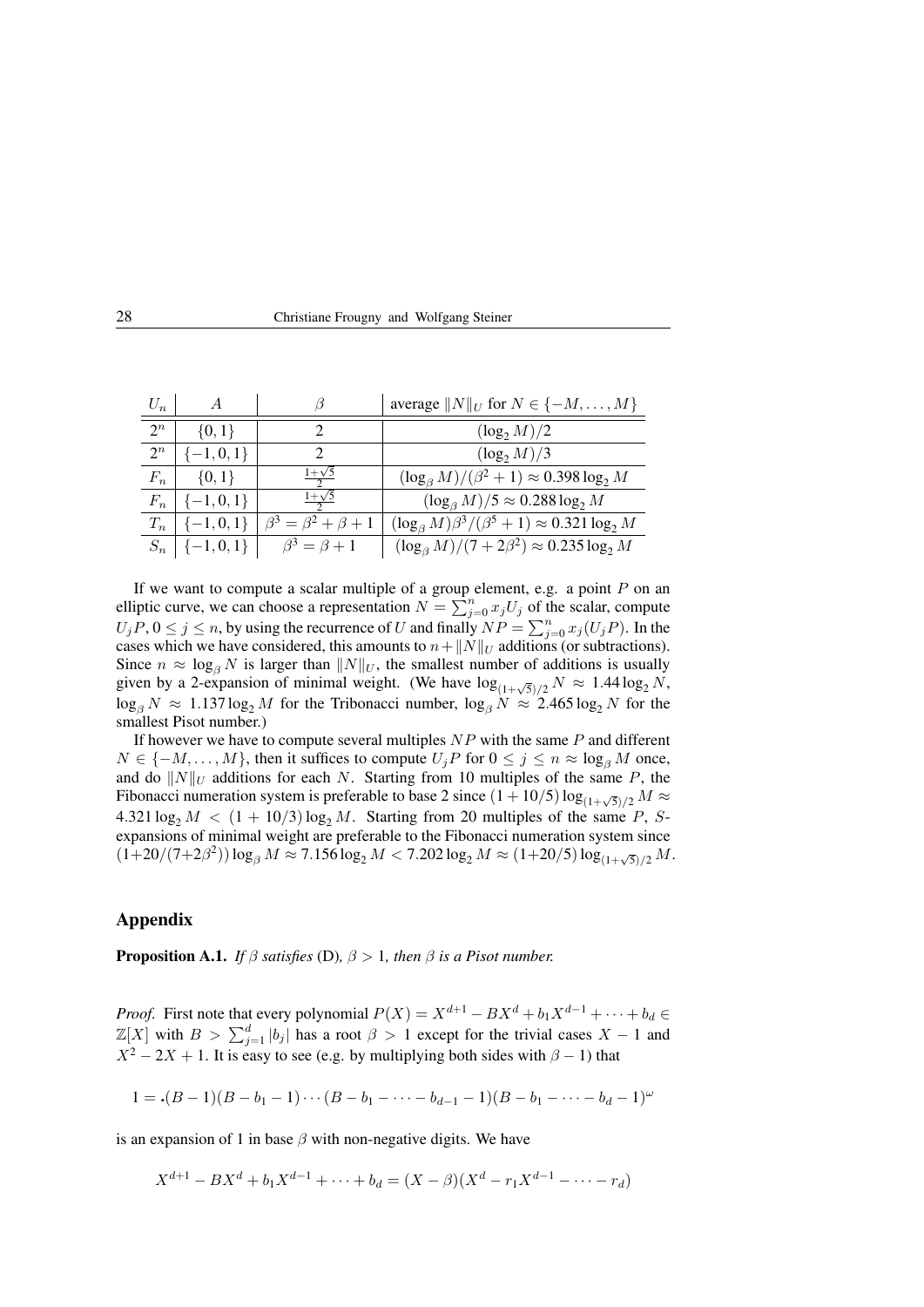Minimal weight expansions in Pisot bases 29

with  $r_i = .b_i b_{i+1} \cdots b_d$ , and

$$
\sum_{j=1}^{d} |r_j| = \sum_{j=1}^{d} \left| \sum_{i=j}^{d} \frac{b_i}{\beta^{i-j+1}} \right|
$$
\n
$$
\leq \sum_{j=1}^{d} \sum_{i=j}^{d} \frac{|b_i|}{\beta^{i-j+1}} = \left( |b_1| + \dots + |b_d| \right) \left( |b_2| + \dots + |b_d| \right) \dots \left( |b_d| \right)
$$
\n
$$
\leq \left( |B_1| \right) \left( |B_2| + \dots + |b_d| \right) \dots \left( |b_d| \right)
$$
\n
$$
\leq (|B_1|) \left( |B_2| + \dots + |b_d| \right) \dots \left( |B_{d-1}| - 1 \right)
$$
\n
$$
\leq (|B_1|) \left( |B_2| + \dots + |B_{d-1}| - 1 \right)
$$
\n
$$
\leq 1
$$

We have equality everywhere if and only if  $B = \sum_{j=1}^{d} b_j + 1$ . In this case,

$$
1 = \cdot t_1 t_2 \cdots t_d = \cdot (B-1)(B-b_1-1)\cdots (B-b_1-\cdots-b_{d-1}-1)
$$

with  $t_1 \ge t_2 \ge \cdots \ge t_d$ , and it is well known that  $\beta$  is a Pisot number. If  $\sum_{j=1}^d |r_j| < 1$ , then

$$
|x^{d}| > \sum_{j=1}^{d} |r_{j}| |x|^{d} \ge \sum_{j=1}^{d} |r_{j}| |x|^{d-j} \ge |r_{1}x^{d-1} + \dots + r_{d-1}x + r_{d}|
$$

for all x with  $|x| \ge 1$ , hence x cannot be a root of  $P(X)$  and  $\beta$  is a Pisot number.  $\Box$ 

# References

- [1] S. Akiyama, Cubic Pisot units with finite beta expansions, in *Algebraic Number Theory and Diophantine Analysis*, ed. F. Halter-Koch and R. F. Tichy, de Gruyter (2000) 11-26.
- [2] S. Akiyama, H. Rao and W. Steiner, A certain finiteness property of Pisot number systems, *J. Number Theory* 107 (2004) 135–160.
- [3] S. Arno and F. S. Wheeler, Signed digit representations of minimal Hamming weight, *IEEE Trans. Comput.* 42 (1993) 1007–1010.
- [4] A. Bertrand, Développements en base de Pisot et répartition modulo 1, C. R. Acad. Sci. Paris, *Ser. A ´* 285 (1977) 419–421.
- [5] A. D. Booth, A signed binary multiplication technique, *Q. J. Mech. Appl. Math.* 4 (1951) 236– 240.
- [6] W. Bosma, Signed bits and fast exponentiation, *J. Theor. Nombres Bordx. ´* 13 (2007) 27–41.
- [7] K. Dajani, C. Kraaikamp, and P. Liardet, Ergodic properties of signed binary expansions, *Discrete Contin. Dyn. Syst.* 15 (2006) 87–119.
- [8] V. Dimitrov, T. Cooklev, and B. Donevsky, Number theoretic transforms over the Golden Section quadratic field, *IEEE Trans. Signal Proc.* 43 (1995) 190–1797.
- [9] M. Drmota and W. Steiner, The Zeckendorf expansion of polynomial sequences, *J. Theor. Nom- ´ bres Bordx.* 14 (2002) 439–475.
- [10] N. Ebeid and M.A. Hasan, On τ -adic representations of integers, *Des. Codes Cryptography* 45 (2007) 271–296.